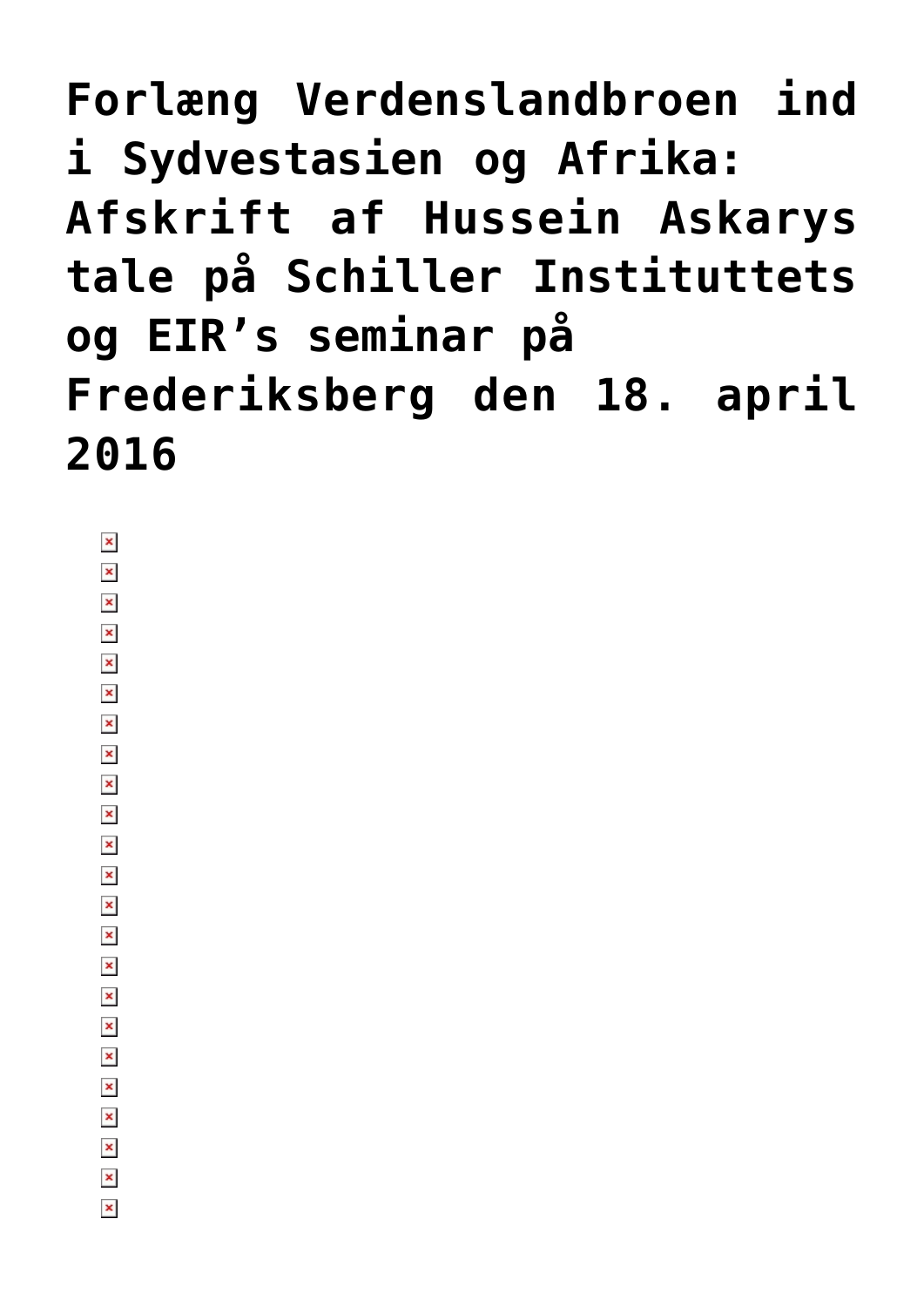$\pmb{\times}$  $\pmb{\times}$  $\pmb{\times}$  $\pmb{\times}$  $\pmb{\times}$  $\pmb{\times}$  $\pmb{\times}$  $\pmb{\times}$  $\pmb{\times}$  $\pmb{\times}$  $\pmb{\times}$  $\pmb{\times}$  $\pmb{\times}$ Kommer senere på dansk. Hussein Askary Speech in Copenhagen to the Schiller Institute-*EIR* Seminar "Extend the World Land-Bridge to Southwest Asia and Africa," April 18, 2016 {Hussein Askary had fair number of graphics and charts, which he used to illustrate his presentation.} TOM GILLESBERG: The next speaker is somebody very unique and unusual, Hussein Askary originally comes from Iraq and had to get out under very nasty circumstances, as many others. But that became a blessing at least for our organization, because Hussein, through Norway, ended up to become part of the international LaRouche organization in 1994, and has since then been contributing quite fantastically to our international work. And he is one of the authors of the original {New Silk Road Becomes the World Land-Bridge} report; but then also made a decision, that this cannot simply stay in the English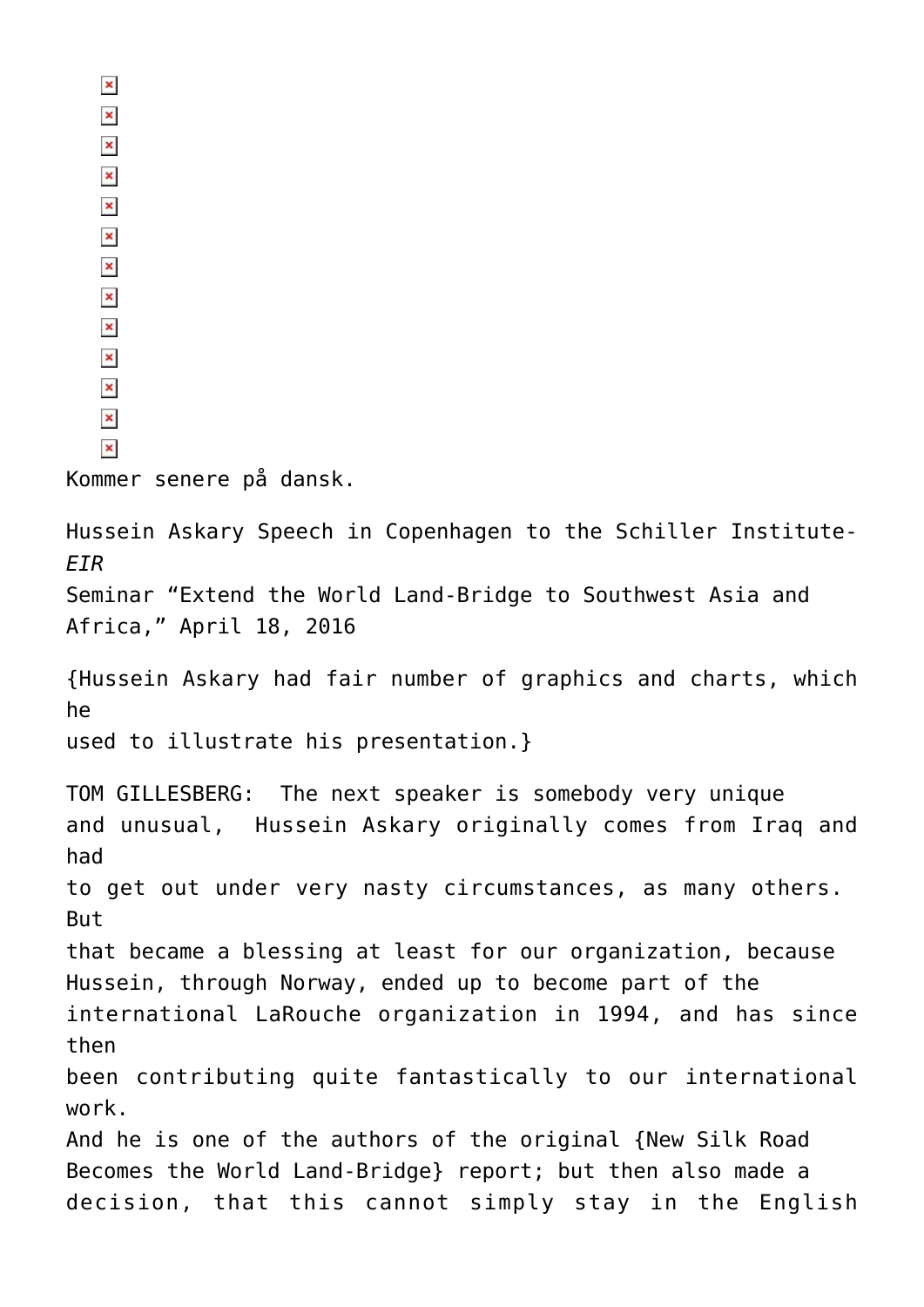language, or Chinese. This also has to be in the Arabic language. So Hussein took it upon himself to translate this into the Arabic language and then also of course, write some extra parts to it, which is necessary for the present circumstances in Southwest Asia to have. This report just came out. It was release on March 17, in Cairo, in a meeting presided over by the Egyptian Transportation Minister who then introduced Hussein, and the hope of course is that this will become something read and studied and acted on in the whole Arabic world, as well as the rest of the world. So Hussein? HUSSEIN ASKARY: You have heard Helga today, giving a very stern and sobering warning about the state of affairs in the world, the dangers are very real to the world today. What I am going to do, and please don't misunderstand me, I'm not going to give you a picture of how rosy and nice things are, either in Southwest Asia, the so-called Middle East, or in Africa, but, as they say in sports, you have to keep your eye on the ball. What Helga just said, is that there is a new paradigm in the world, which can lead to a completely different, and new world order. And it's that paradigm, within which myself, the Schiller Institute, and the people we are talking to, we want to direct their attention to that new paradigm. I'm thankful to Leena Malkki for her beautiful singing, and, especially, the {Aida} aria. It was actually performed at the opening of the Suez Canal, the second Suez Canal, last year. The idea of great projects, the idea of great challenges, like Hela was explaining, this idea of being in space, looking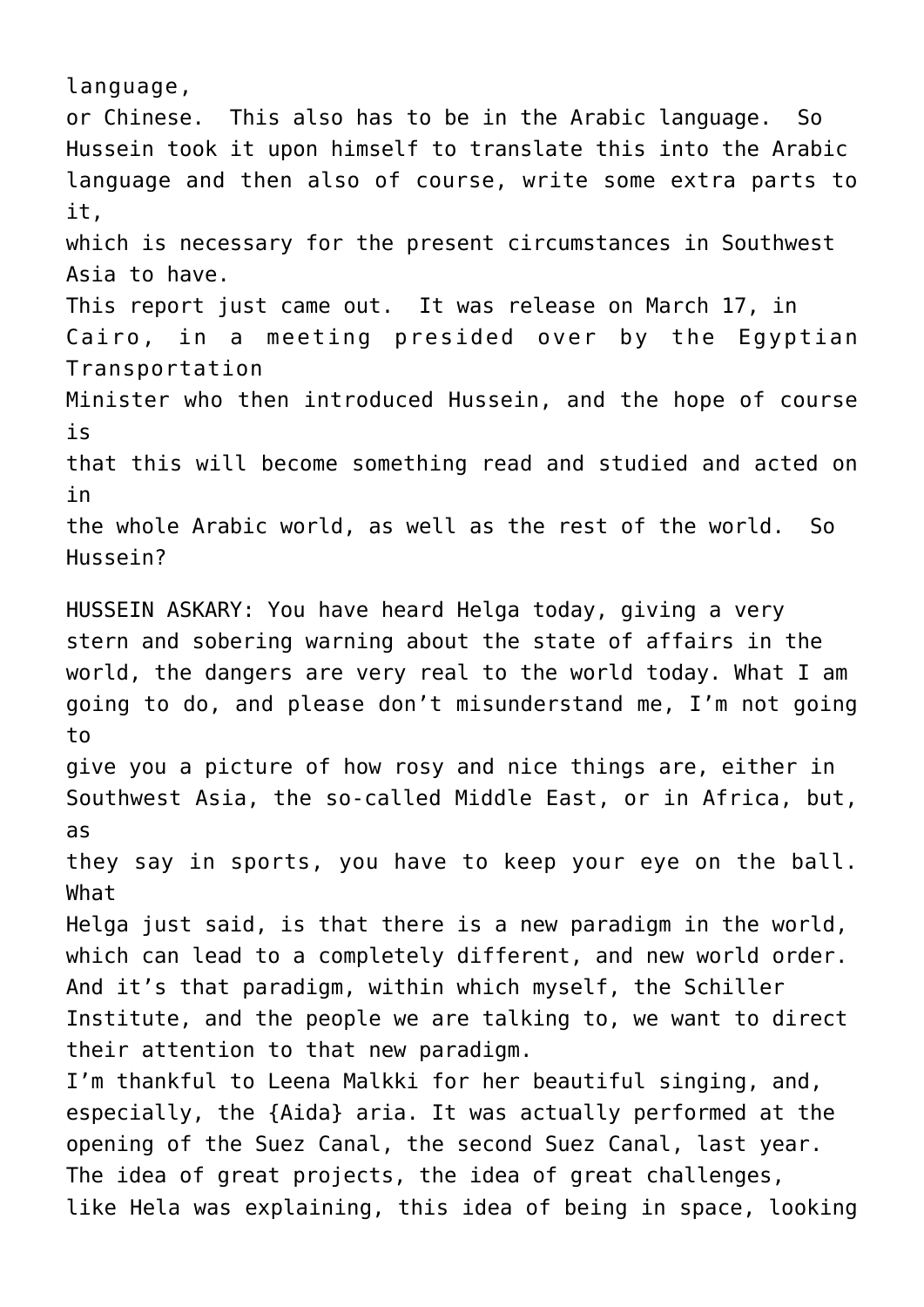at the world from space, and, also, the idea of major projects, like the Suez Canal, like the Three Gorges Dam in China, the New Silk Road, the effect they have on people, is that they challenge their imagination, and challenge their creativity, because they represent major difficulties, major technical problems, intellectual problems, that have to be solved, before you achieve these major projects. And that transforms the idea of people. It also gives people an idea of a creative constructive identity, and the position of man in the world, on this Earth, and also in the universe. That is why we try to work on these concepts of the New Silk Road, the extension of the New Silk Road, to {inspire} people to think outside of the box, outside of the box of geopolitics, which Helga was trying to explain. We have to get out of geopolitics. We have to act {human} again. But that has practical implications. There are practical problems, and other issues, and even scientific issues we have to resolve. So, for those who are not familiar, this is the extension of the New Silk Road. The New Silk Road has existed as the new strategic policy of China since 1996, but we want to expand this into a global collaboration, a blueprint, as Tom said, a concept for peace and cooperation among nations. We have to connect the Economic Belt of the Silk Road (the one with the yellow), which is already being built. As Helga said, the first train arrived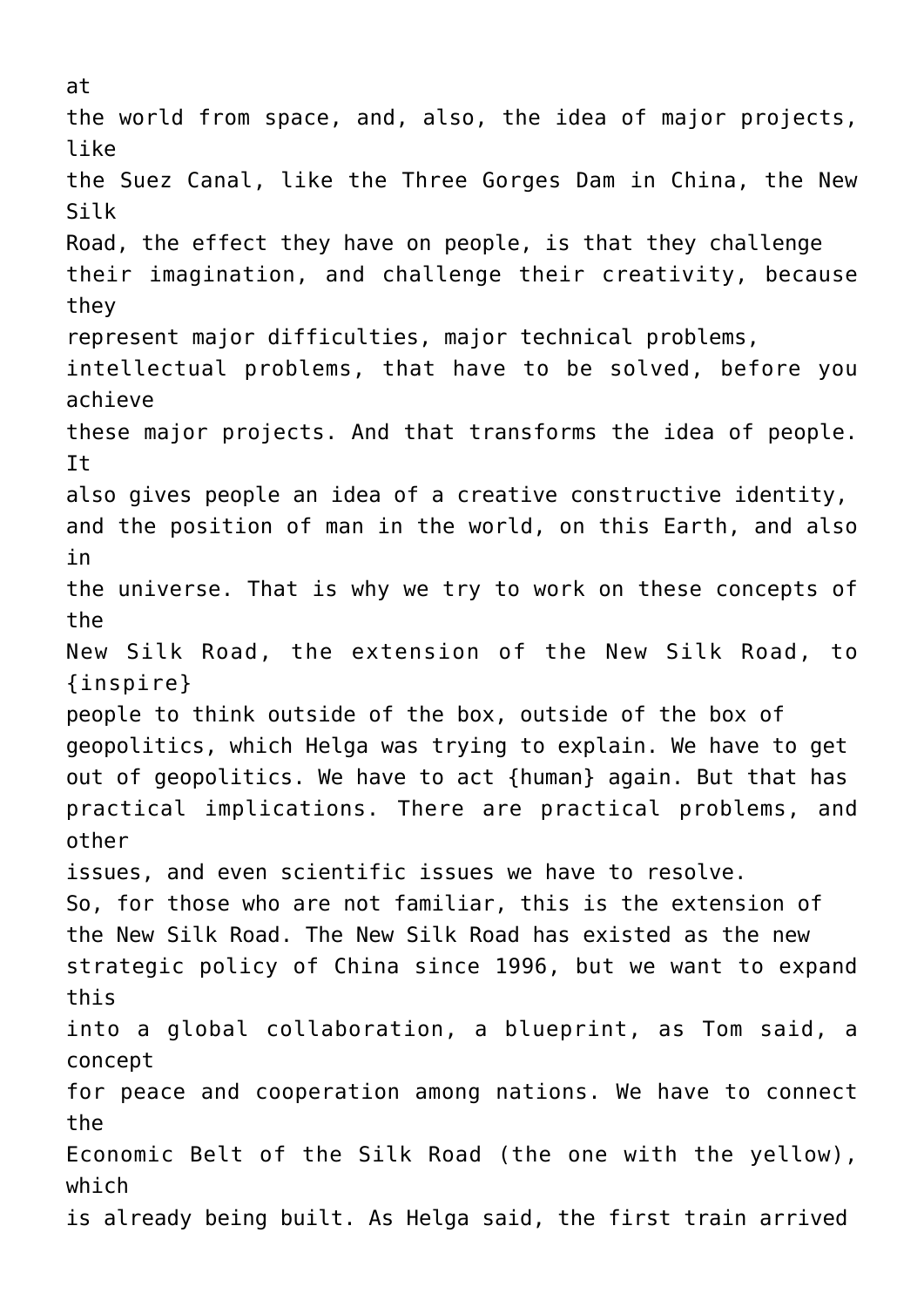from China to Tehran last month. There are projects going on in Siberia. So there are trains going from Asia to Europe. There is no problem with that. We need to extend it into the Southwest Asia region, the so-called Middle East (I can explain later why I say Southwest Asia, and not the Middle East), and into Africa, and of course, into the Americas. So, you can see that the red lines are where we have the biggest deficits, the biggest deficits in infrastructure, both transportation infrastructure, but also in other needs, deficits in water, and deficits in electricity. What is different in the Arabic part, which I rewrote certain parts of it, like the Southwest Asia part, we also added the Arabian Peninsula, also, to the idea of the connection to the New Silk Road. This is no longer simply a Silk Road; this is the World Land-Bridge, which can unite all the continents of the world. In 1996, I had the great fortune to work with Helga Zepp-LaRouche and the team of {EIR} to make the first major study of the New Silk Road, and it was that one which was adopted by the Chinese government as the strategic policy of China. It was also a thick report like this. This work is being done, mostly in East Asia, Central Asia, Iran, Turkey, Russia, all these nations are involved, but what is lacking is the connection to the rest. So it has been 20 years since that idea emerged, but there was no response from the countries in the Arab world, for example, or in Africa. Now, the idea with all these lines is not only about trade.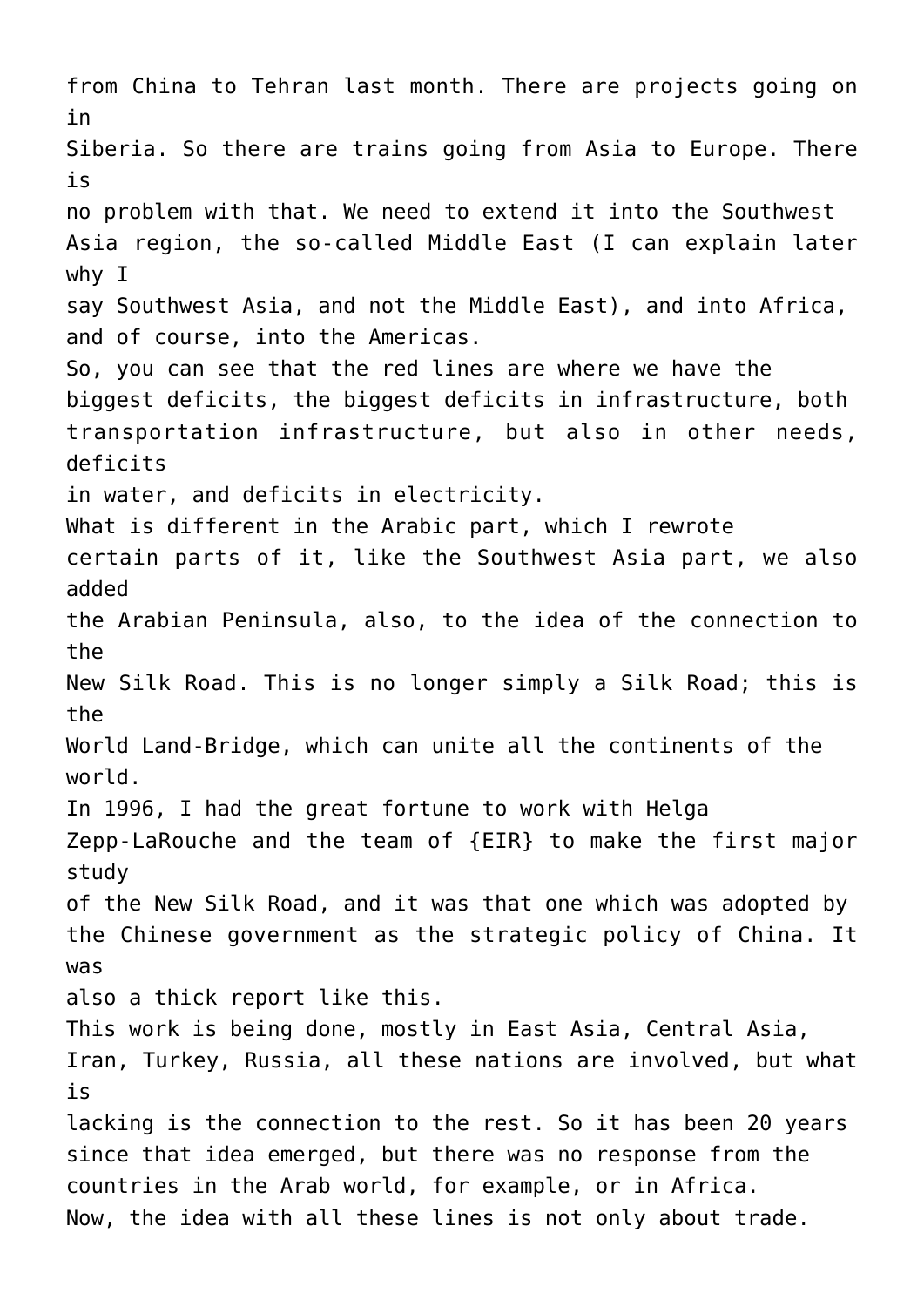We want to warn people, that we are not talking about moving goods from China to Europe. That's not our concept. That's a byproduct. What we mean by the New Silk Road, the World Land-Bridge, that we need to create development corridors: a development corridor where you bring power, water, and technology to areas that are landlocked, that are far from industrial zones, and, explore the resources, human and natural resources of that region, to develop new centers of economic activity. Like landlocked nations, like in Central Asia, or the Great Lakes region in Africa. That's the concept. It's not about trade, although trade is an important aspect of this. In 2002, Mr. Lyndon LaRouche, the American economist and political leader, the husband of Mrs. LaRouche, was in Abu Dhabi, in a conference about oil, and the role of oil in world politics, and the future of oil. And there were many ministers of oil actually from the Arab countries — the gentleman to the right is the energy minister of the United Arab Emirates — and Mr. LaRouche shocked everybody, and said that the Arab countries, or the Gulf countries, have to gradually stop exporting raw oil, and actually use raw oil and gas as an industrial product, for petrochemicals, plastics, where every barrel of oil will give many times its value, rather than burning it as energy. He said that you should use your position in the world, as a crossroads of continents. You have to utilize that position as a crossroads for world trade, but also, the connection between Africa, Asia and Europe.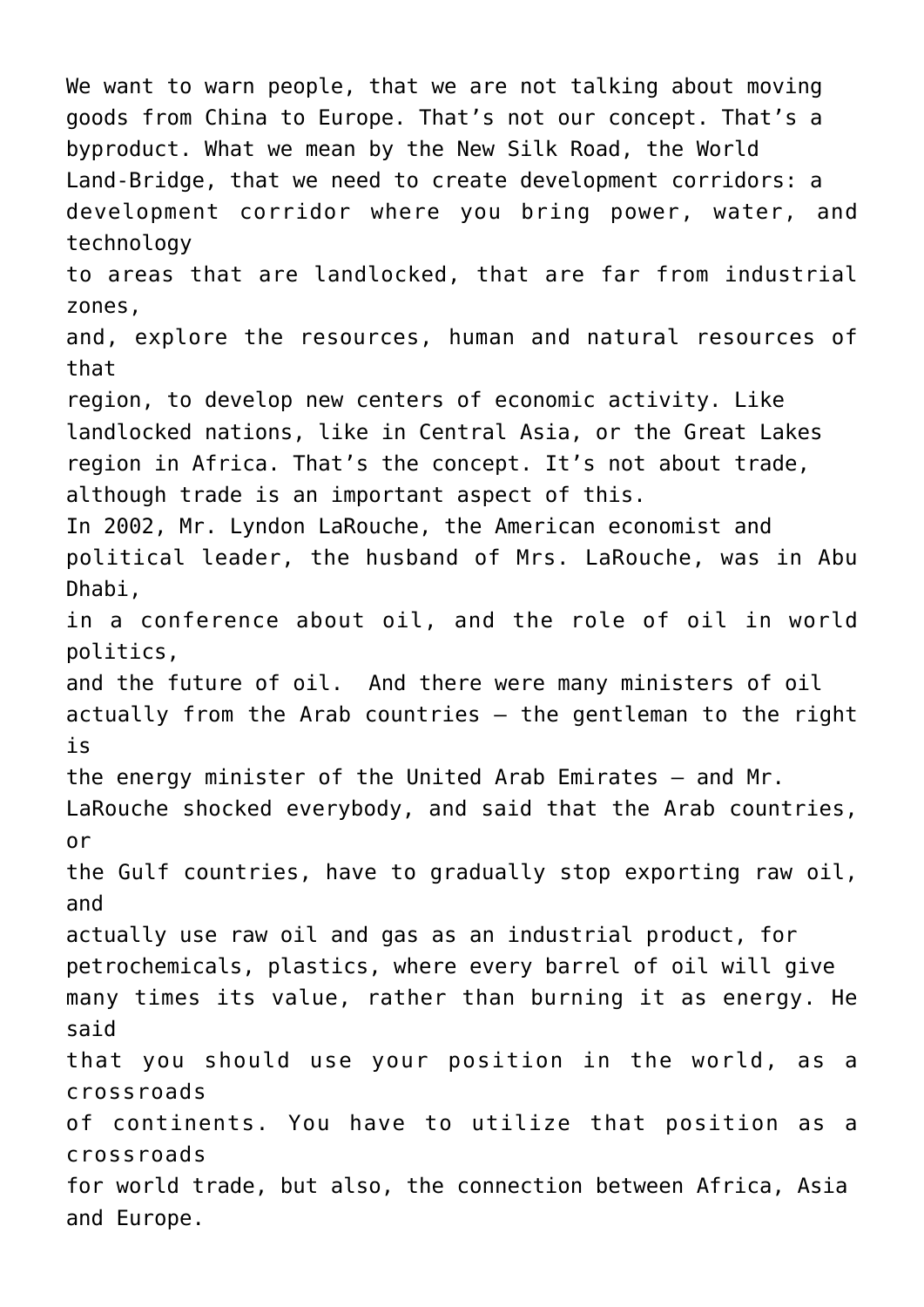So I added these to the Arabic version, because I think that this is a very unique area in the world, not only that its strategic location is very unique, no other part of the world has that; you also have two-thirds of the world's energy resources, so-called, oil and gas in that region, but also, most importantly, you have about 450 million people. Most of them are young people. And actually, many of them have a good education. You also have nations with a very ancient history and culture, and a very historical identity, like Egypt, Ethiopia, Iran, and so on, and they also have an idea of themselves as becoming key players in the world, but we hope that they will become key players in the world in the economic, scientific and cultural sense. The problem is that all these advantages have been turned into disadvantages. So this region has become a center for global politics, for global geopolitics, and that is why we see the conditions we have in the whole Middle East region becoming like this. Our idea is, now we have this new situation with the Russian intervention, the prospect, the possibility of having a peaceful political solution in Syria, the prospect of uniting many powers to fight ISIS and al-Qaeda, and so on, both in Iraq and Syria, and also in Libya. But this should be followed, as Helga said, we need a Marshall Plan, we need an economic development plan, to establish peace on a true basis. The reason I joined the Schiller Institute in 1994, was that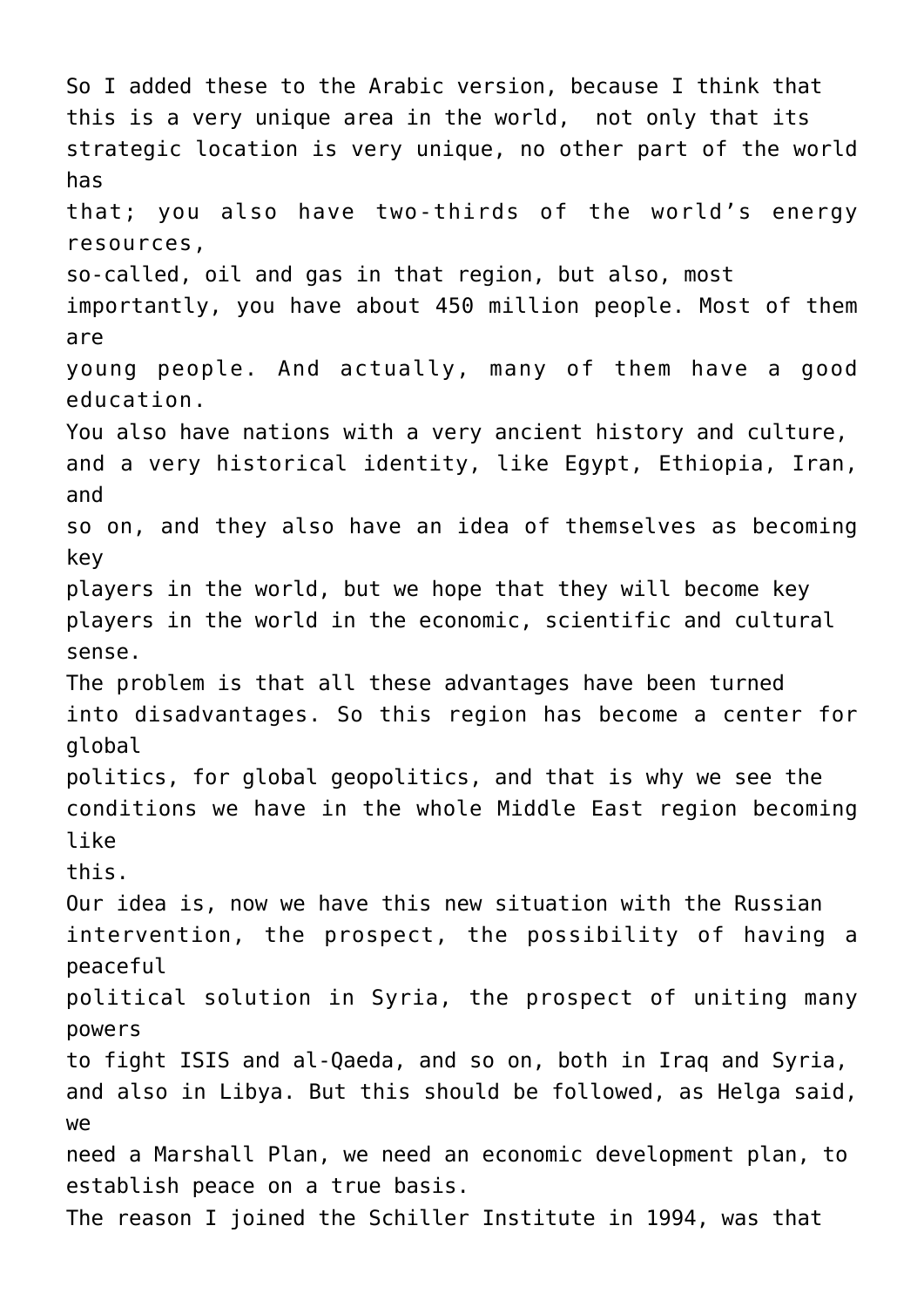I was in Oslo, and I was working as a translator, and there was a Palestinian children's delegation coming with Yasser Arafat; and I was going around with them, and, at that time, you had the Oslo peace agreement. A week later, I saw a sign that the Schiller Institute was having a meeting in Oslo. They had a very interesting title. They said in the meeting that if you don't start with the economic development of the Palestinian people, the people in Jordan, Syria, Israel, and so on, if you don't base the peace process on a solid economic basis, this whole thing will fail. And the peace process is, of course, dead now, both because of that, but also because of geopolitics which has prevented reaching a true peace. So, therefore, to establish true peace, we need an economic and scientific program. Helga referred to president Xi Jinping's visit to the region in January this year. I consider this as an historic turning point, actually, because at that point, in late January, Saudi Arabia and Iran were at the point where there was a big risk of a direct war between Iran and Saudi Arabia, because of the beheading of a Shi'a clergy in Saudi Arabia, which led to demonstrations, the burning of the Saudi Embassy in Tehran, and so on. So the Chinese intervention came at a very crucial point, where they said, "Look, all these religious conflicts and problems you have with each other, can lead the whole world into a disaster. Why don't we work on our method? We offer you to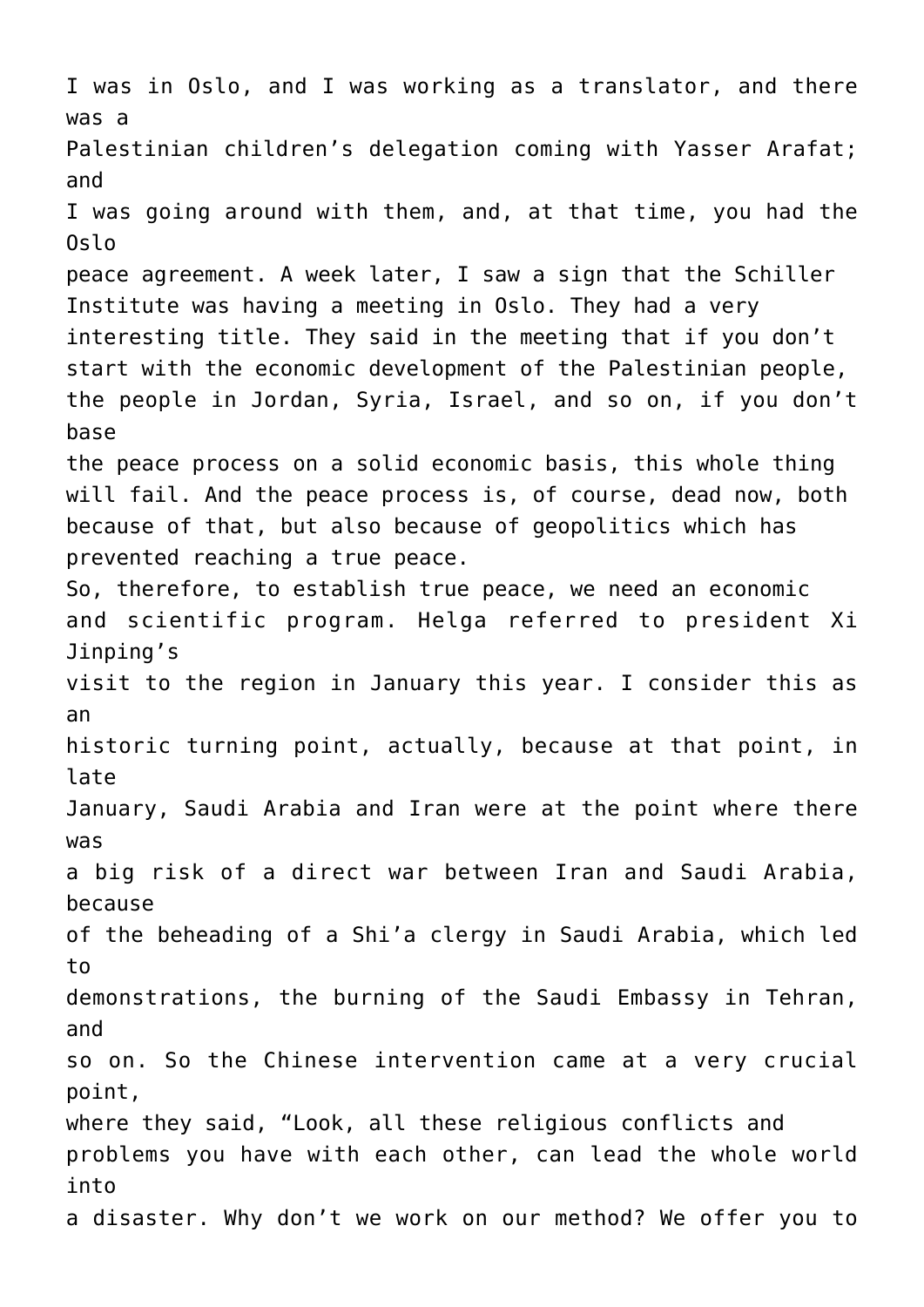join the New Silk Road. We offer economic development, and technology, and even financing, so we can connect all of your countries which are in conflict with each other together into this global process." And this is very, very important. And nations in the region have to really grasp that opportunity now, and, instead of discussing the fate of President Assad, they should discuss what kinds of economic projects they should work together on. One of the issues that I didn't mention, is that, for example, even as Helga said, Saudi Arabia and Turkey, they can join this, if they stop this other policy, because we also have one of the largest concentrations of financial power in the Gul f countries; the so-called sovereign funds of the Gulf Cooperation Council countries is about \$2 trillion. This can be transformed into credit. In the report, I propose the establishment of the Arab Infrastructure Investment Bank. A bank which will be financed by these rich countries, which would have a capital of \$100-200 billion, and that capital will only be earmarked for infrastructure and development projects. So every nation has a role in this. And in the report, we have also added, which is not in the English report, a plan, a general outline for the reconstruction of Syria, by utilizing Syria's position also as a bridge for the Silk Road, both from Asia, and from Europe, into Africa. We also propose the construction of a Syrian National Reconstruction Bank, which is very important. We have a very important chapter in the report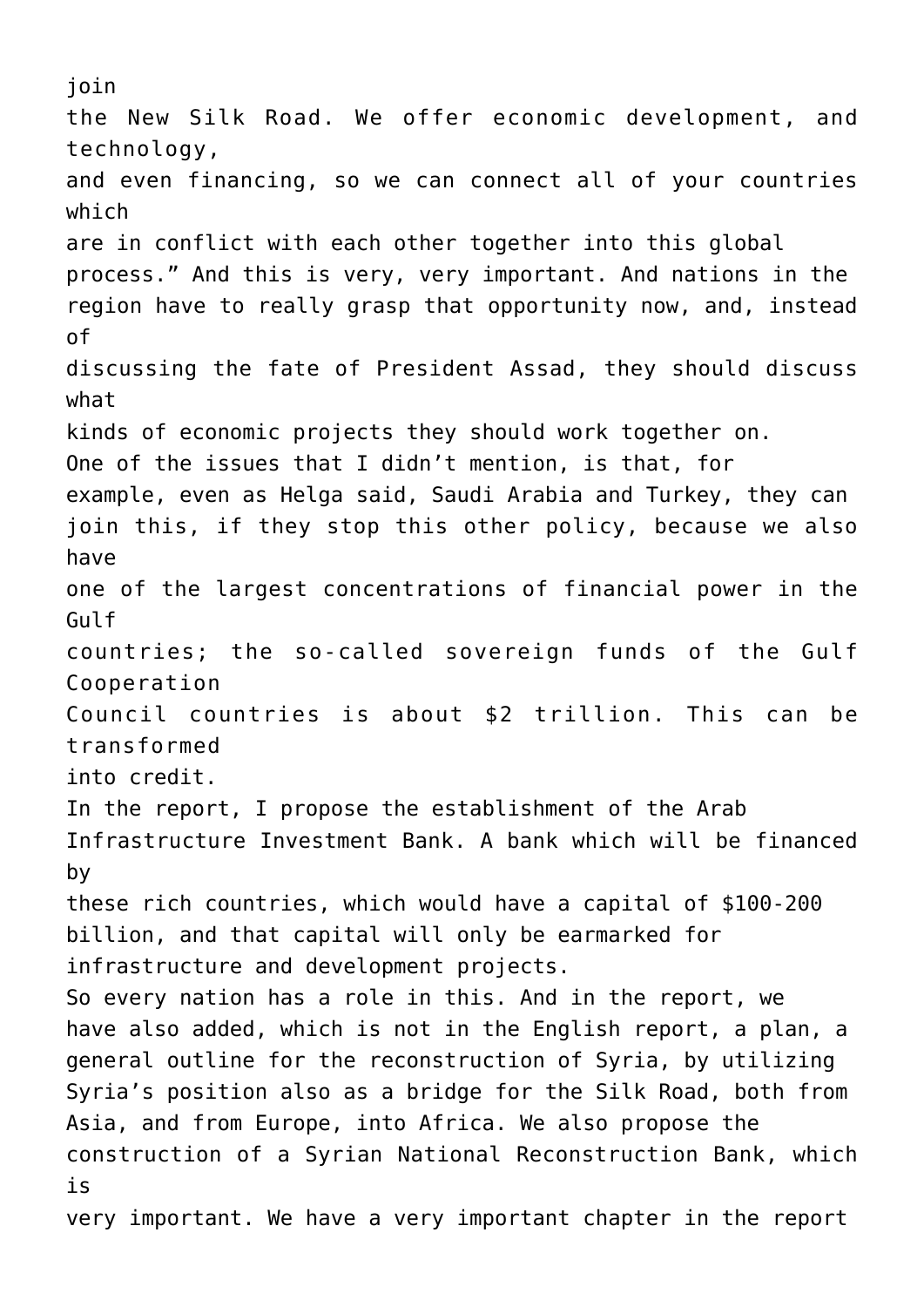about how nations can internally finance major infrastructure programs. Because, the big question, which comes all the time when I am in Arab countries, or in Africa, is, they say "OK. This sounds good. Who will pay for this? Where will the money come from?" Actually, you don't really need money, in that sense. You can create the money, but you have to know where to use that money. As Helga said, the central banks in Europe and the United States are pumping massive amounts of liquidity into the financial and banking system. But none of that is transformed into technologies or projects, public projects, or housing projects, or industrial projects in Europe or anywhere. So money is being printed, but it is not being used. But there is a method, which we call the Hamiltonian national credit system, which every nation can actually internally generate credit to finance part of its national development plans, and this is one thing we put in the Syria plan. Because every time there is a war like in Bosnia, in Lebanon, and so on, you have donor conferences, where every nation says that we will give you so much money, 100 million, 50 million, but there is no centralized idea about how to rebuild the whole country. It all depends on donations, small drops which come. We want something massive. We want something big. Foreign governments should contribute to that by exporting technology to Syria, for example, which Syria cannot afford to build, or afford to buy, in the current situation. Also, a part of our plan for Southwest Asia is to fight against desertification, by managing and creating new water resources, stopping the expansion of the desert. This is the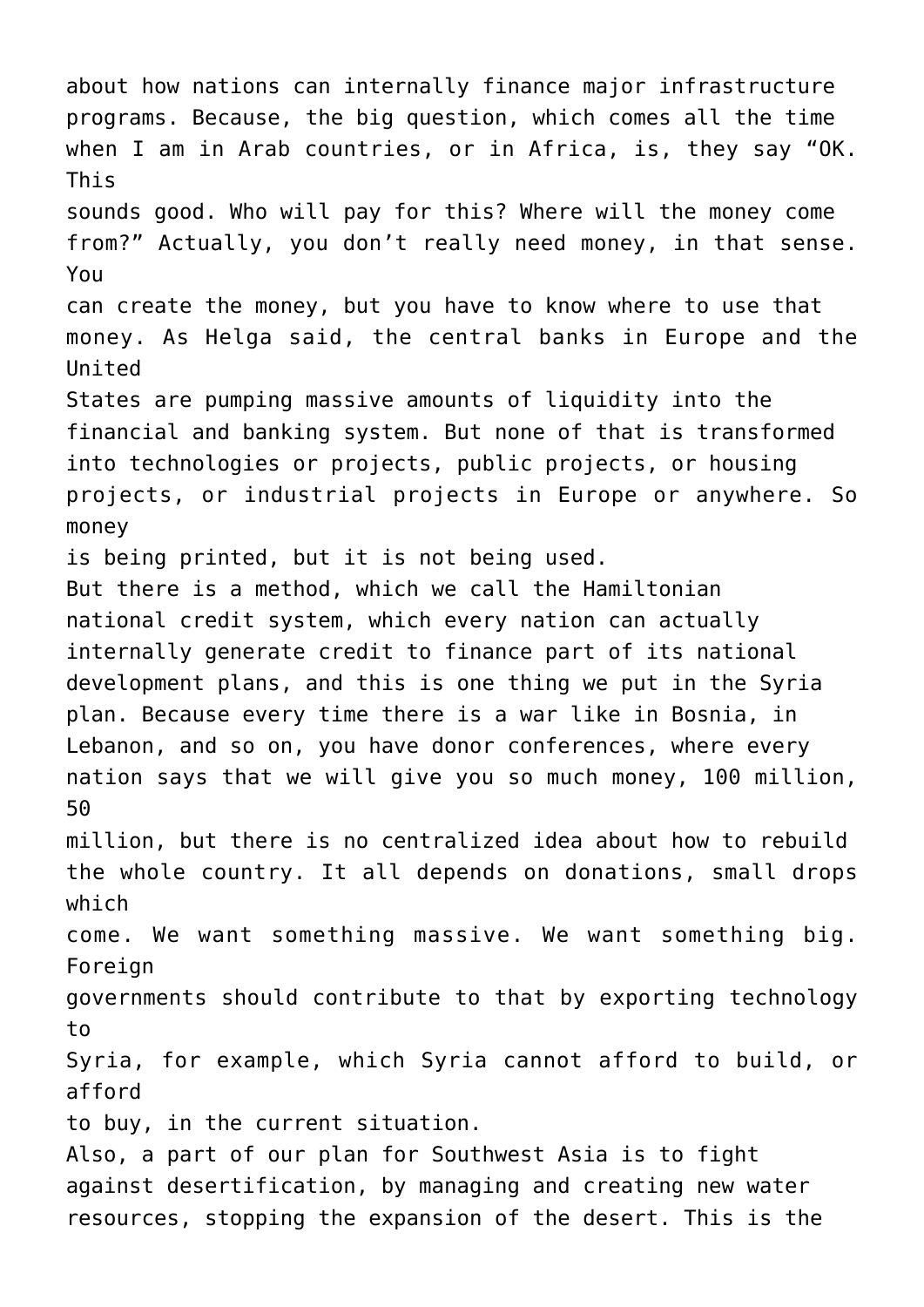Iraqi Green Belt project to stop the effect of sand and dust storms, which actually is a big problem for many cities in Iraq, sometimes even reaching into Iran, by building a Green Belt, planting trees in a large scale, a belt by using both ground water and water from the rivers. This is a kind of national program which can unite the people of Iraq for an idea of their future together. Not Sunni, Shi'a, Kurdish, Turkish, and so on, and so forth. These are the kinds of projects, real physical projects, which will challenge people to work together in a country like Iraq. Now, I took this Egyptian model, because in Egypt, you have a very terrible situation, which is the accumulation of 30 years of destructive economic and financial policies, mostly caused by former President Mubarak's and Anwar Sadat's collaboration with the IMF and the World Bank. There should be a shift in the way Egyptians consider their economy. Because Egypt always waits for the IMF or the World Bank, the EU or the United States to give some money so that they can start something new. And usually money does not go to large scale. Europe, the United States, the UN, the IMF and the World Bank will {never} finance large infrastructure projects. That's the policy. Small, small, small is beautiful. That's what they say. But in Egypt, with the new leadership in Egypt, you have the focus on mega-projects, which is a necessity. If you want to save Egypt's economy, Egypt's entire infrastructure has to be built from scratch again. There should be new industrial and agricultural centers, which they are focusing on.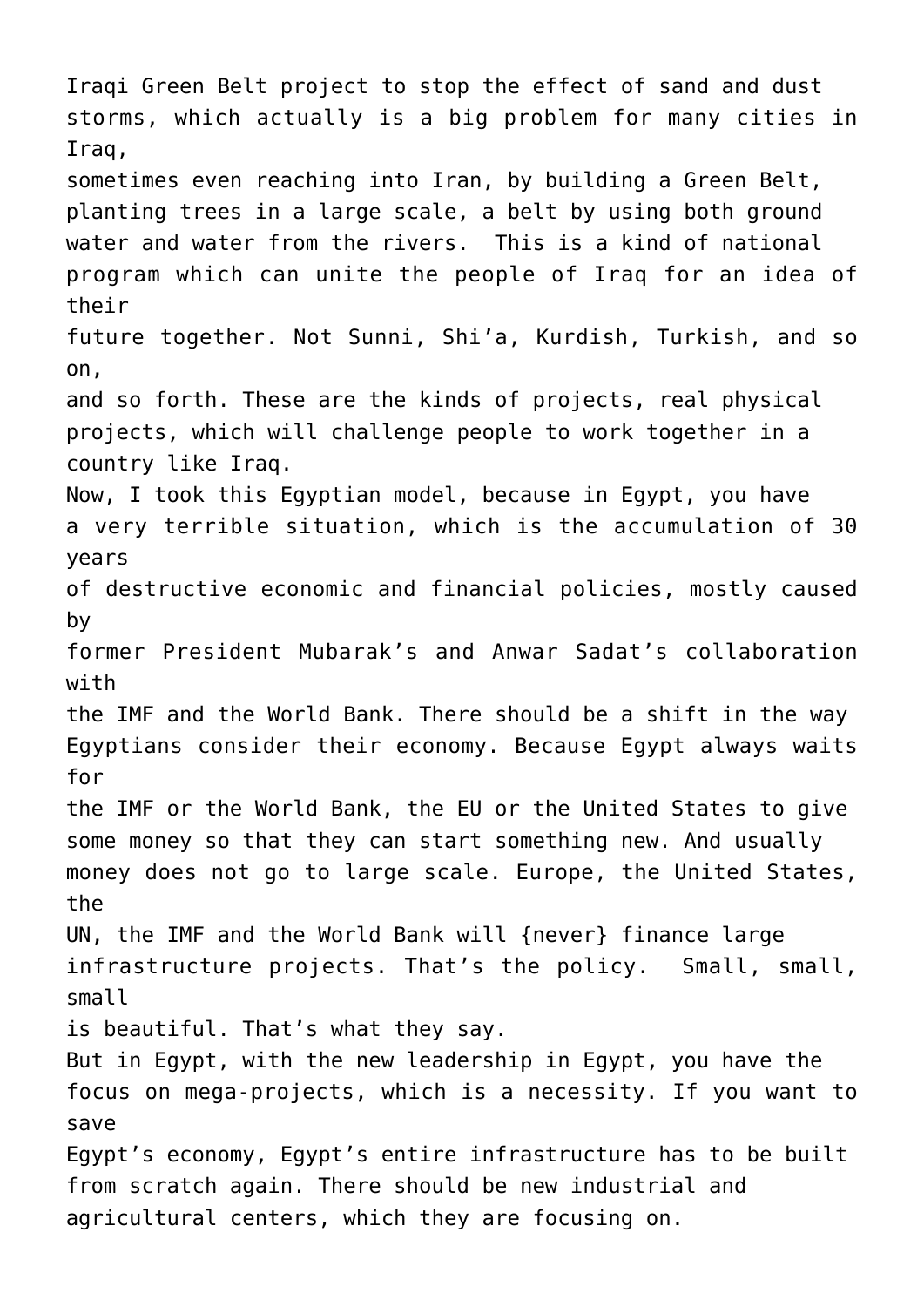Using high technology, they try to attract the highest levels of technology, and internal financing. You know, President el-Sisi, when they wanted to build the Suez Canal, there was no money, as usual, they said. So what he did was something unique. He went outside the central bank. He went outside the budget, and said, "I will go on TV, and I will tell the Egyptian people that we want to build this canal. It's crucial for our nation. We want you to give the money." In 2013 I wrote a memorandum for Egypt, an Egyptian Economic Independence Document, I called it. Actually, inside Egypt, you can raise more than \$100 billion, because there are resources inside Egypt. People, even today, buy dollars. They take part of their salary, and buy dollars or gold, and keep it at home, so that financing disappears from the system. It's not reinvested in the system. People keep their money because of the unstable economic situation. But if you encourage the Egyptian people with this kind of national development projects, which will put their kids to work, unemployed young people, they would come out with the money. And this is what el-Sisi did. I wrote at the time, that they should build a National Development Bank, not just one fund for the Suez Canal, as they did. But as soon as President el-Sisi came on TV and said, "We want to build this canal, but we don't have the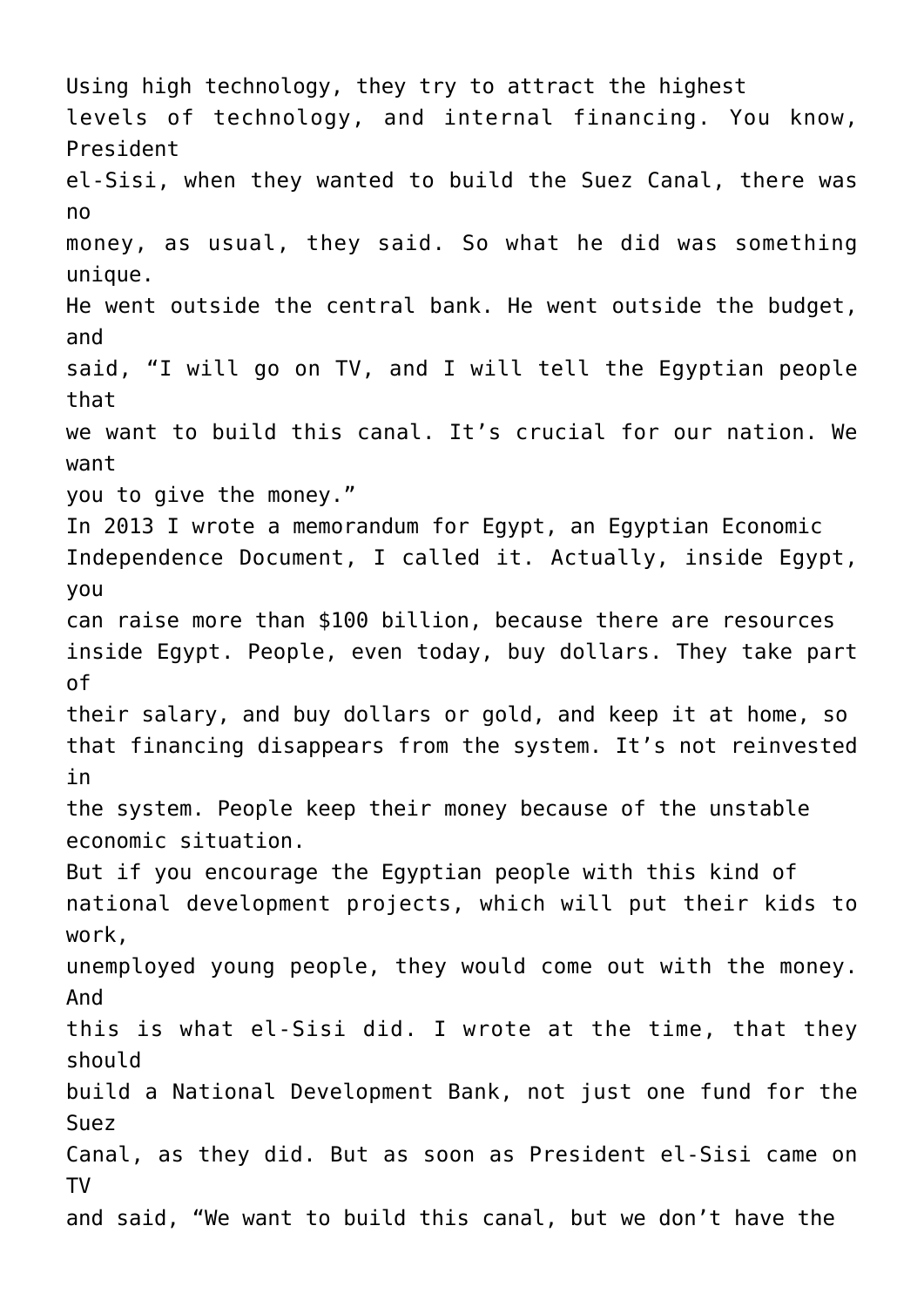money. We want the Egyptian people to pay for it." So they went out, and in one week they raised \$8 billion. And people were queuing late into the night; I met a banker last year, who said, "We had to stay open into the night, because people were queuing at the banks to buy the bonds!" Egyptians are real patriots. **They** love their country, but if they are encouraged by good leadership. Of course, the Suez Canal is not giving back what was supposed to be already from the beginning, because world trade has collapsed. The level of transit in the Suez Canal has gone down, not because of Egypt's policy, but because the world economy is going down. Global trade has been collapsing. But the idea is to use the Suez Canal as a development zone. And this is what I got from people in the Suez Canal Authority  $-$  that they are not only thinking about transport of goods, but they want to utilize that route to build new industrial zones around the canal, like we showed in the development corridor idea. And, of course, Egypt has a very key role, both in the Arab world it's the most important Arab country — and also in Africa. Now Egypt has one big problem  $-$  it's the demographic problem. People say that Egypt is overpopulated. That's not true. Egypt is not overpopulated. Cairo is overcrowded! Ninety million people live on only 5% of the land of Egypt; 95% of the land of Egypt is empty. It's not used, but it's not overpopulated. The United States and Europe have been financing the Egyptian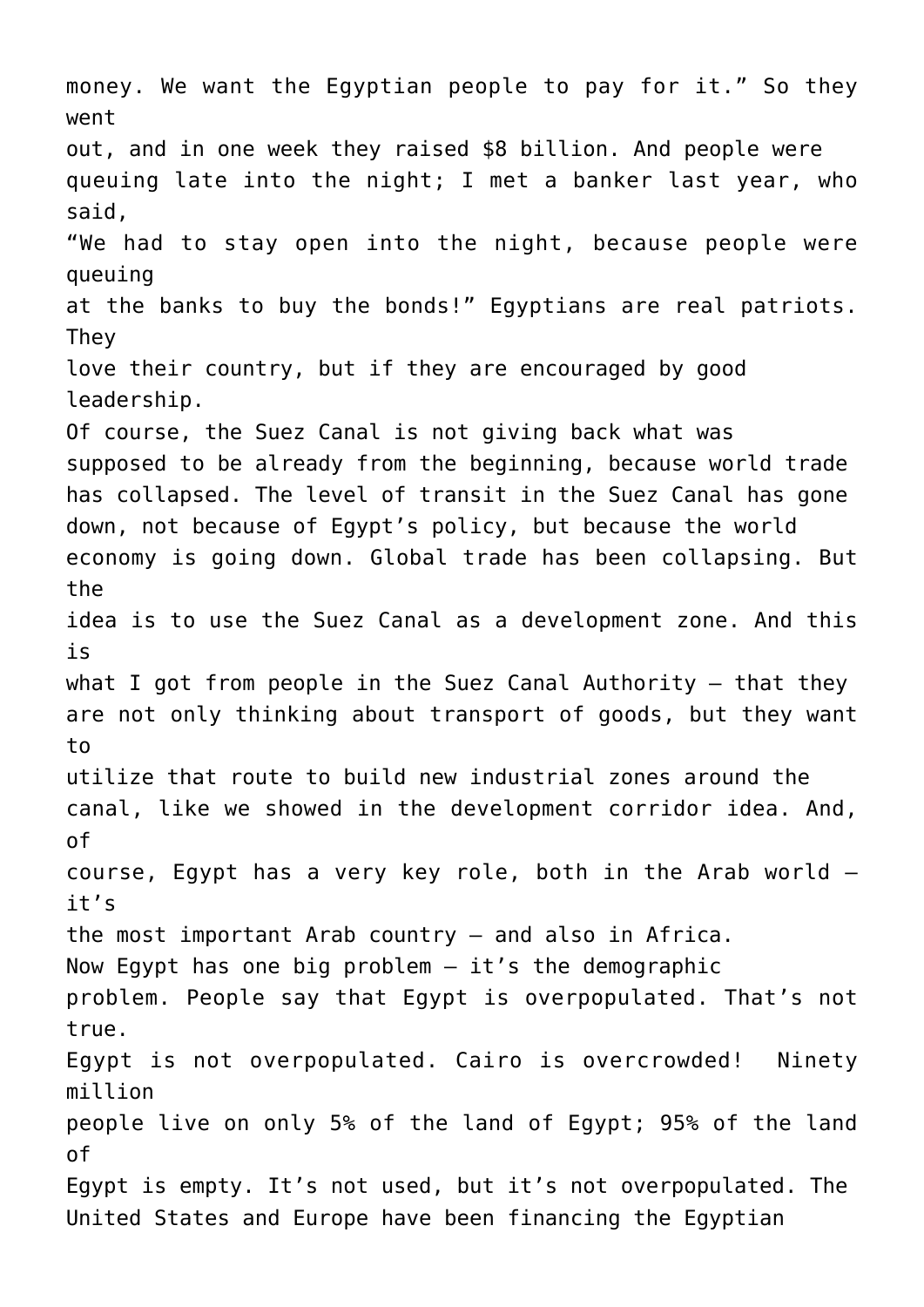government with hundreds of millions of dollars for family planning, so that women will have fewer children. But no projects were built to expand Egypt's economic potential to accommodate to the new generations, so that they can have new agricultural and urban centers out in the desert! After I was in Egypt last year, I wrote a report for a major economic conference in Egypt to attract investment; but these are the ideas which came out of both the conference, and my observations about Egypt's role in the New Silk Road. In Egypt, people were very negative to the idea of the New Silk Road, because they said that the transshipment on the Silk Road will take away trade from the Suez Canal — that shipments will go from Asia to Europe by land, and we will lose. So there are a lot of people in Egypt who are actually against the idea. But I was telling people, "Look. It's not about trade. If you have economic development, you will need more Suez Canals to accommodate the trade. But if the world economy is not growing, there is no development, there will be no trade. And people will compete on attracting trade into other areas." So the idea is to develop Egypt's economy, but also contribute to more development and more trade among nations. And it's in utilizing Egypt's position to connect to Sub-Saharan Africa, to North Africa, the Middle East, and to the Arabian Peninsula. Interestingly, after I was in Egypt, last week the Saudi King was in Egypt, and they decided to build this bridge. At Sharm el-Sheikh, there is a connection over the Gulf of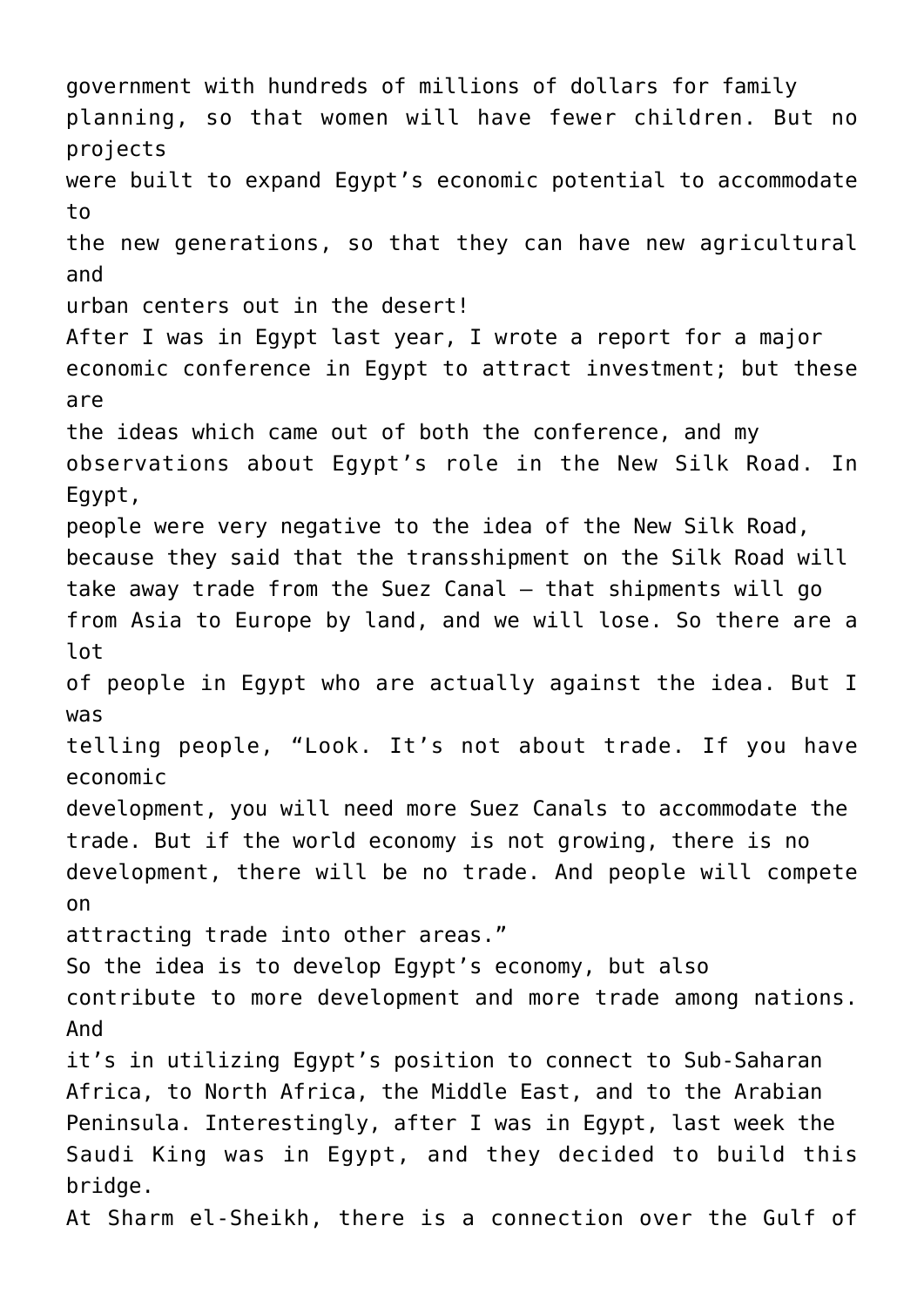Aqaba. I think that the Egyptian President invited the Saudi King to support the building of this bridge between the Saudi territories and southern Sinai, which will turn Sinai from an isolated area, suddenly into becoming the center between two major economies. There are now big problems in Egypt, because the President made a terrible mistake by conceding sovereignty over the Tiran and Sanafir islands to the Saudis. There was a dispute between the two countries for many years, but President el-Sisi suddenly declared that they are Saudi islands, and now there is a big uproar in Egypt. And the mistake was that there was no public discussion about it. The parliament didn't have anything to say about this. So, now there will be a review of the agreement. But the idea of this project is very important. Now, for Egypt to get out of that demographic box, is for Egypt to expand its economic activities into the desert. This is the development corridor proposed by Dr. Farouk El-Baz, who is a space scientist, and he is right now an advisor to the President. And he designed this idea of creating the new valley, the new Nile Valley, by building railways, roads, and new urban centers. I added these green zones, because these are actually becoming new agricultural areas that the Egyptian government wants to invest in, by creating new farmlands — they are talking about 4 million acres of land, and settling young people into these regions, and building new agro-industrial centers. But what is needed is to extend the development corridor, the black line,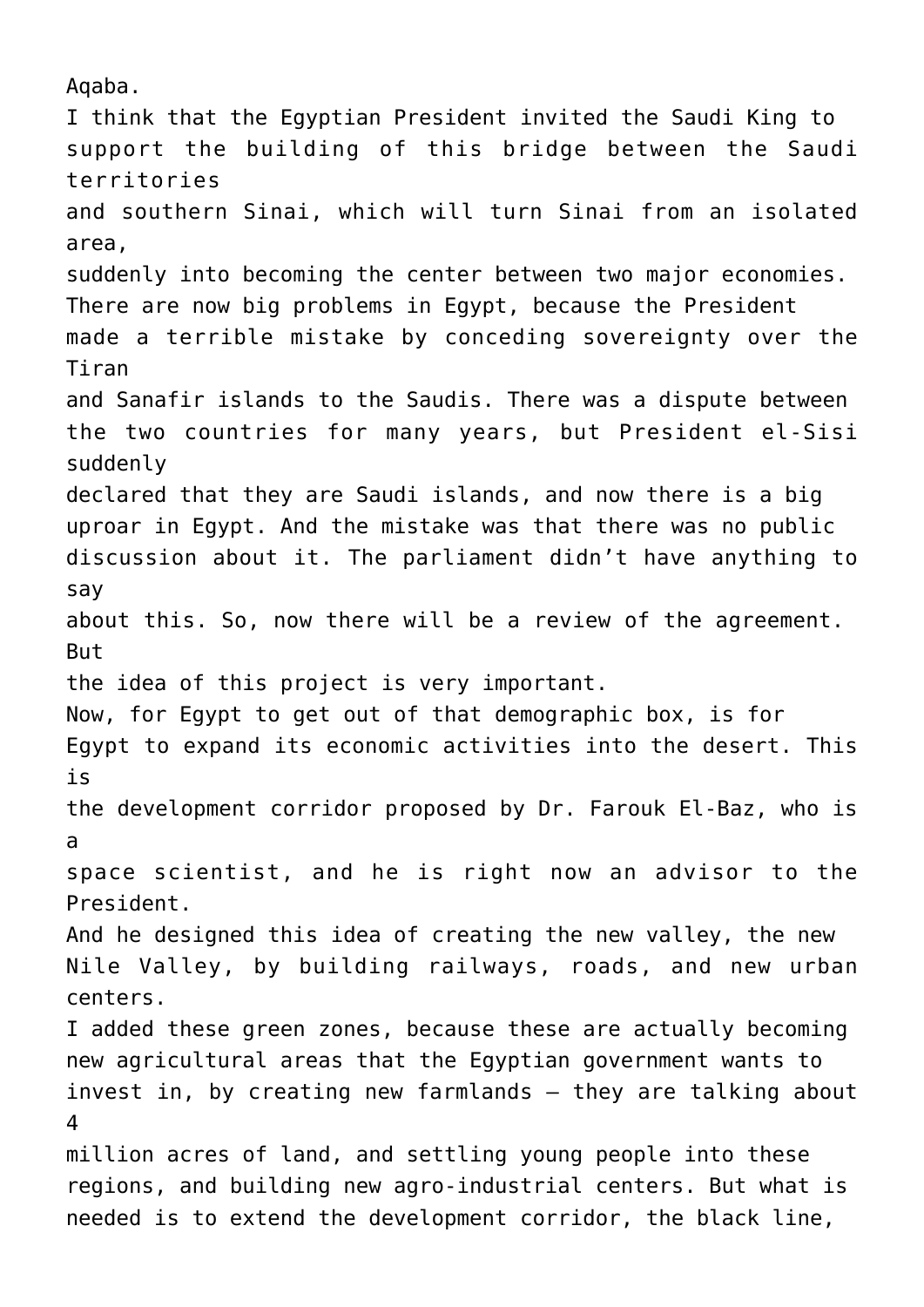into the economic zones. This is the Africa Pass. One of our Egyptian friends, an engineer, presented this at our conference in 2012, it's the same idea, connecting Egypt to North Africa, to Europe, and into the Great Lakes region of Africa. Now, the Great Lakes region countries, like Rwanda, Burundi, the eastern Congo, Uganda, they have massive problems of economic development, also because they are very far from the transport corridors of the world. We wrote a series of reports two years ago about the cost of shipment of a container. The Danish shipping company A.P. Møller-Mærsk has statistics that the cost of a shipment of a container from Singapore to Alexandria is \$4,000, to Mombasa in eastern Kenya, it becomes \$5,000; but to the capital of Uganda, it goes to \$8,000, because there are no good roads to ship that container! Into Rwanda and Burundi it reaches \$10,600 per container. So they cannot bear the cost of shipment of containers that maybe have technology inside them, and machines, and that is a major problem for these so-called land-locked countries. So you need to have new lines of transport which will reduce the cost of the transport. Now these are ideas which the African nations, the African Union, have had for many years. There are many very nice plans, but the attitude of the rest of the world to Africa, because Africa, by itself, does not have the technology, at least, to build these projects, and there has been no willingness in Europe, or the United States, to finance, or contribute to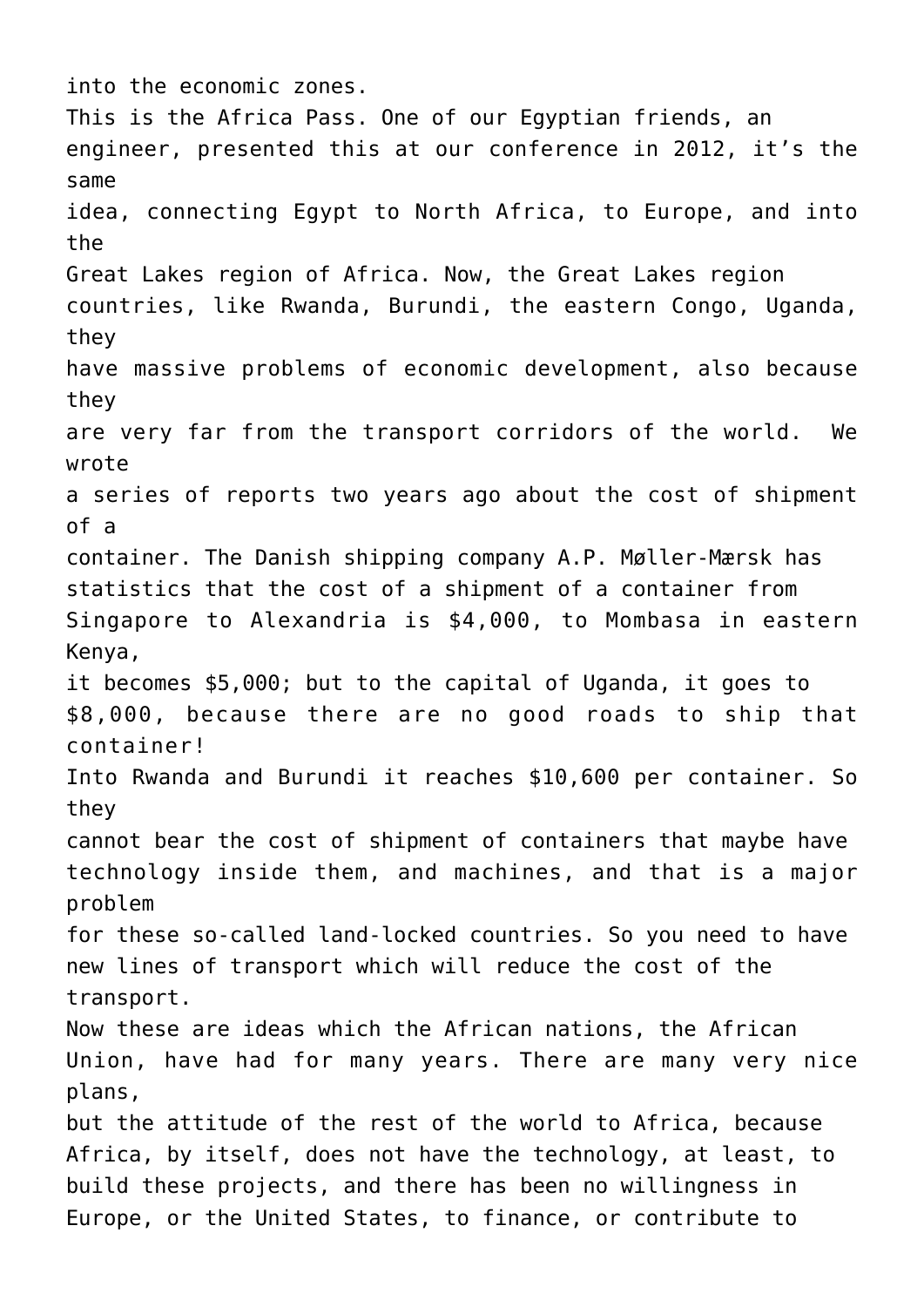building the projects proposed in any of these major reports, to integrate the infrastructure of Africa and enhance economic development. Because without infrastructure, you cannot have economic development. But some of these lines are now coming on the agenda, thanks to the intervention of the BRICS nations, and also of China. For example, the Cairo-Cape Town highway idea, President Jacob Zuma of South Africa, presented this actually twice at the BRICS summit in 2013 and 2014, and he said, "This is a crucial, a key element in the development of Africa. We need to work with the BRICS nations and China, Russia and India to build these projects." There are 400 road and rail projects involved in this. But this is a big challenge, both in terms of financing, and in terms of technology. There is also the possibility of connecting the river systems of Africa for river transport, like in Europe, the Main-Rhine-Danube Rivers are an important transport artery, and development artery. In the same way, you can connect the Nile to the Great Lakes, to the Zambezi River through a number of canals, and so-called trans-modal transport systems, where you can ship from rivers to rail, and back to rivers, to lakes, and so on, in an easy way. Filling the gap which the United States and Europe have left for many, many years, now the Chinese–. Well, in Europe, we have a very problematic and twisted relationship to poverty, to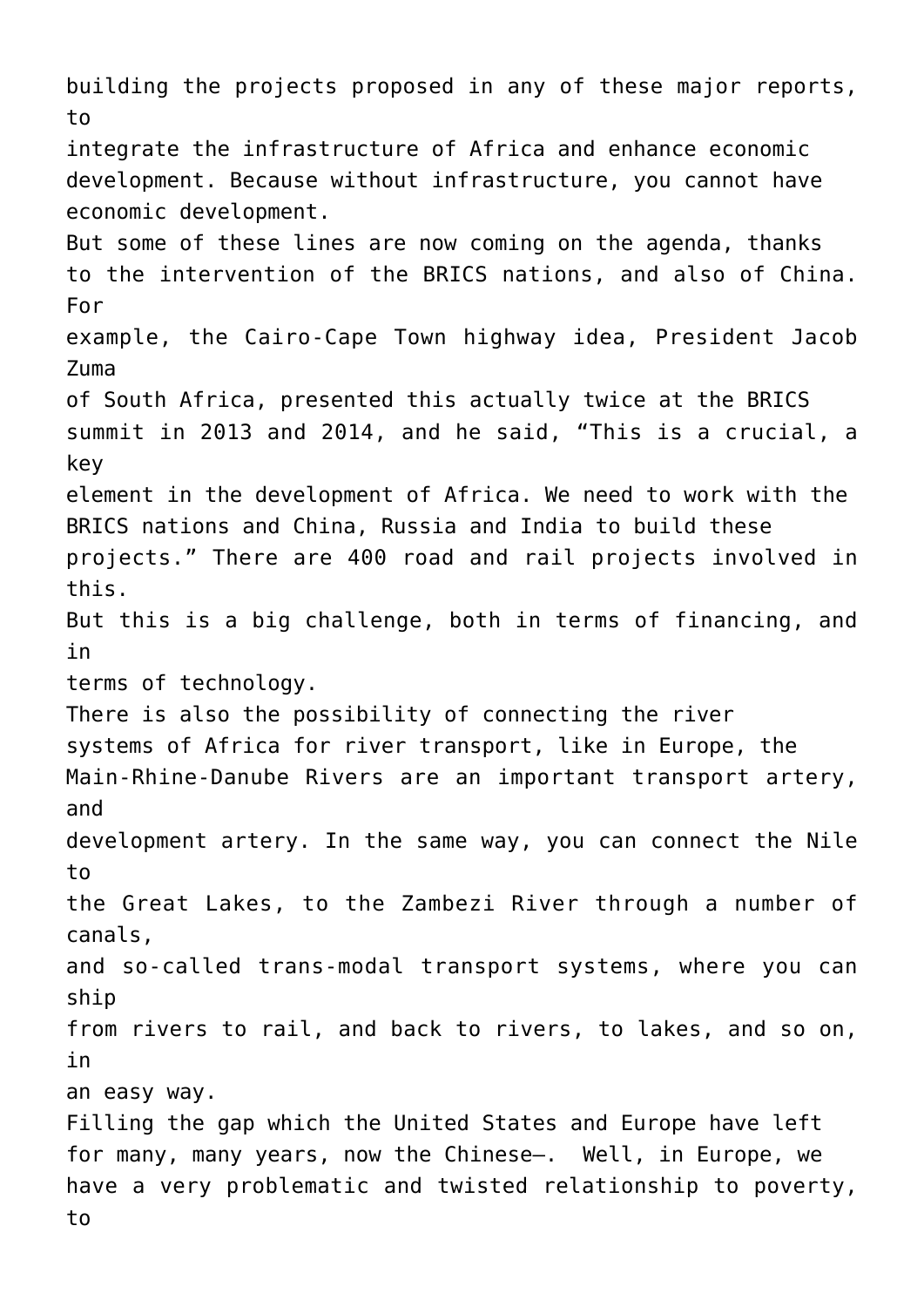poor countries, to underdeveloped countries. Europeans look at Africa as a burden. It's a problem. How do we solve this problem? But the problem is that the whole focus has been on aid, emergency relief, and so on, and so forth, but that really doesn't solve problems. I mean, people talk about genocide. In Africa, every year there are 4 million children who die. Now, talk about a war crime. There are 700,000 children before the age of five who die every year in Africa. So, you cannot solve these problems with small aid projects here and there. You need to think big. You need to provide those people with adequate transport, electricity, water systems, and this cannot be done by so-called aid programs. In Africa 600 million people don't have access to electricity, out of 1 billion. But you look at the Chinese, when they look at an underdeveloped country, they see an opportunity. They see potential. They see a "win-win" strategy — new markets, new areas of development, and they should intervene in that situation. It is the same idea that President Franklin Roosevelt of the United States had. All of his fights with Churchill were exactly about this problem. Roosevelt told Churchill in the middle of World War II, that you British are very stupid, because you suck the blood of the Africans, and you get pennies, you get nothing, by sucking their blood. But if you develop Africa, as independent nations, as modern nations, as we did with the United States, then you will gain much, much more; if you treat them as humans, if you develop their infrastructure, schools and hospitals.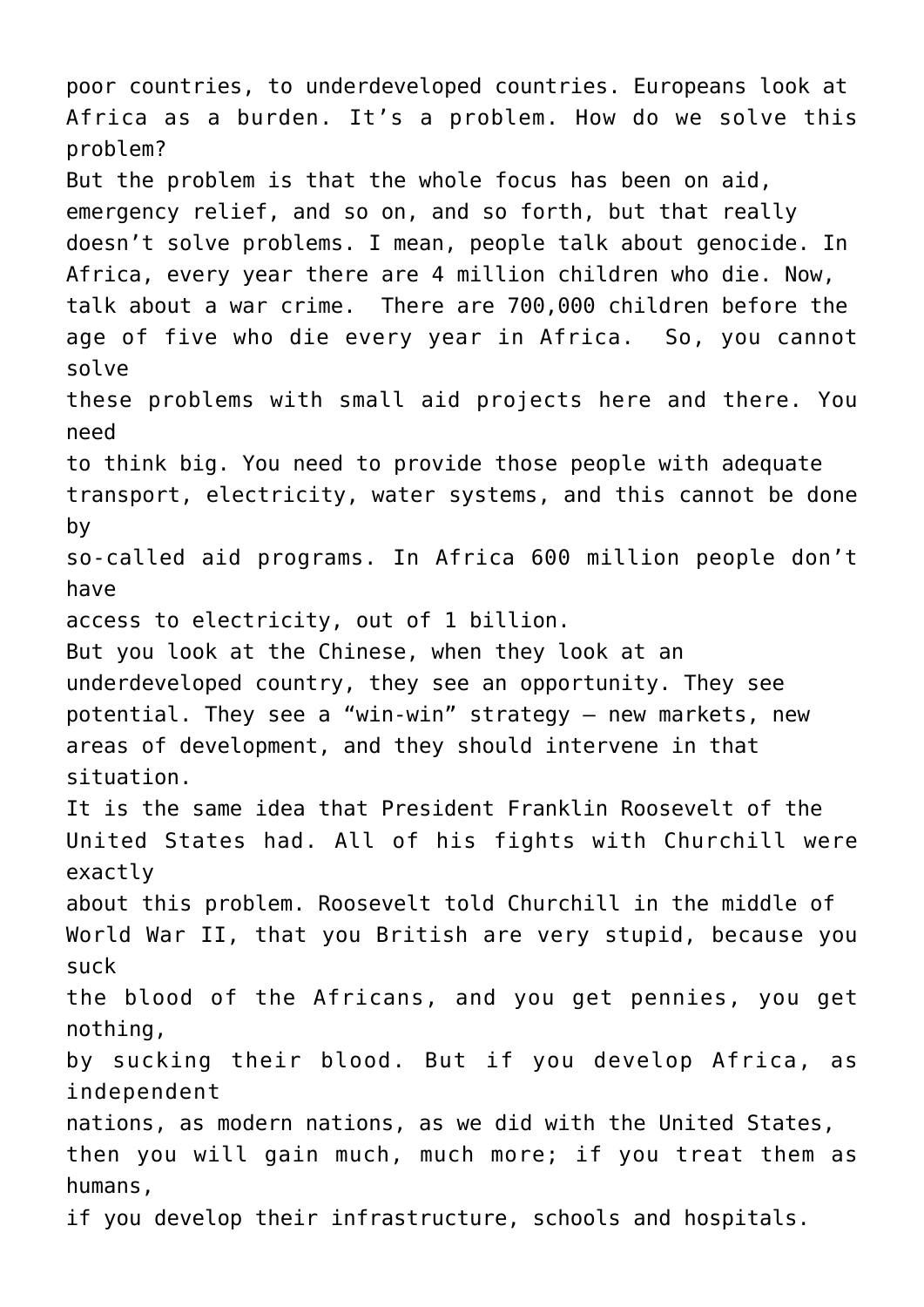And this is exactly what the Chinese are thinking about. Out of the problem, they see an opportunity. Prime Minister Li Keqiang was in East Africa, and also Nigeria in May 2014, and immediately said, "We want to help Africa to connect all the capitals with railways," which is a big deficit problem. And they started from East Africa. And now there are projects being built from Lamu, a new port, into the land-locked South Sudan, into Uganda, into Rwanda and Burundi. And China is both financing major parts of this, but also contributing to building it, to solve the problems of the land-locked countries and the need for development. China recently completed, it's not running yet, but part of the railway is running, from Djibouti to Addis Ababa. There is an old railway, which is not functional, built by the French colonialists, but now there is a new, electrified railway, which goes from Djibouti to Addis Ababa. Two interesting things about this railway are, firstly, that Ethiopia is always associated with famine and food problems. Some of these problems still exist. These are on the way to being solved, but to bring food from the ports to inside the country usually took two months, because of the lack of infrastructure. So starving people could not have food in time. Even if the food existed in the port, coming from around the world to Djibouti, it was almost impossible to bring the food to the people who needed it. Now, that food can be shipped in 10 hours, to the capital, and also to other areas. The other interesting fact about this railway is that China is not just building the railway, and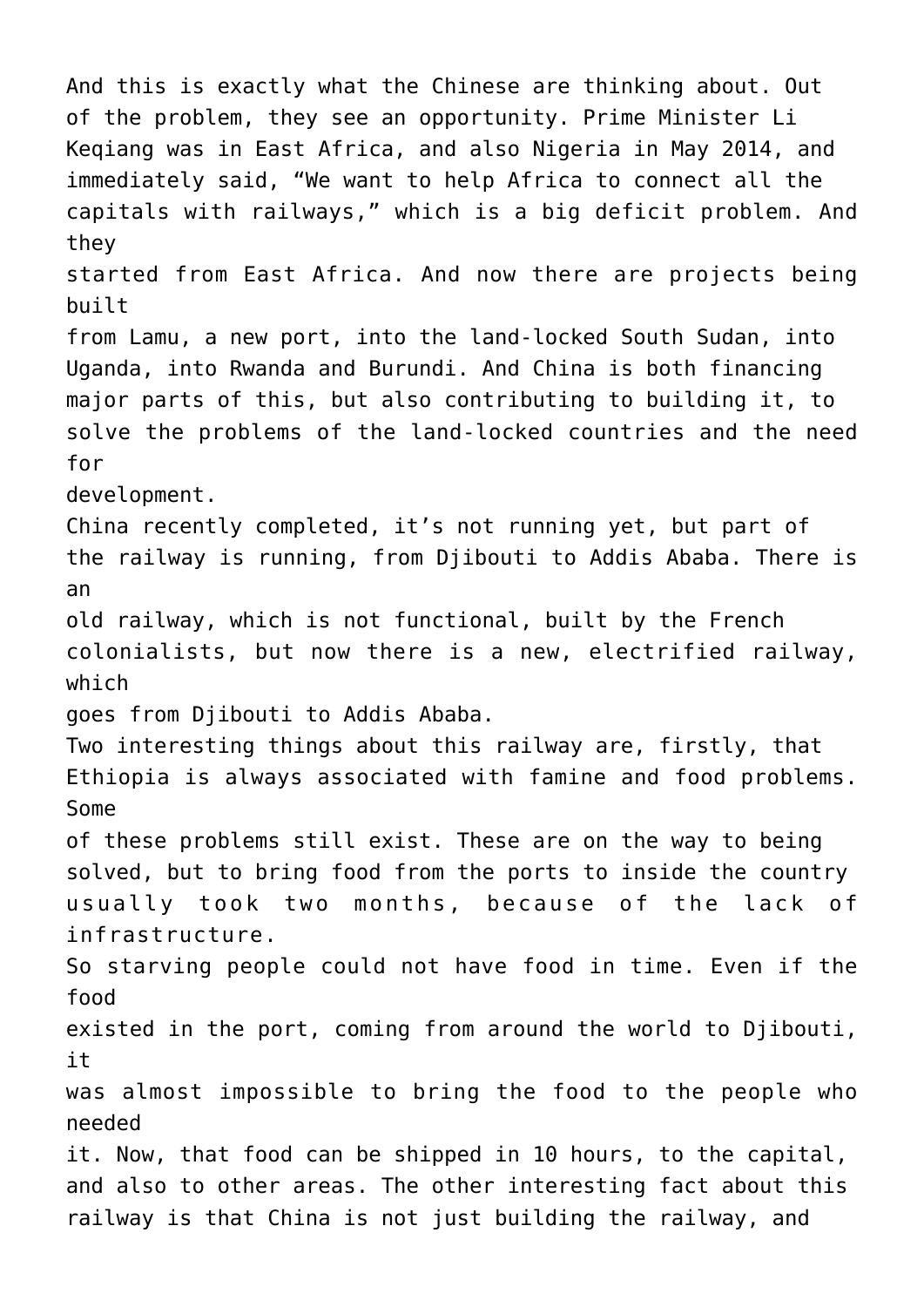financing it, but training and educating engineers and workers to run these systems. Now, Ethiopia has a massive infrastructure plan for connecting all the major cities of Ethiopia, with the railway and roads. The other thing about the railway is that it is all electrified. And the Ethiopians will use all these new dams they are building, to electrify the railway. So they don't need import oil, and gas and diesel to run the railway system. They will domestically provide the energy to run the trains. So, Ethiopia, I am very sure it will never be associated anymore with famine and poverty. Ethiopia is a great nation, a very proud nation. They have massive resources, but these resources have been dormant, have not been utilized. But now, with the Chinese intervention, and also India is active there, these resources will be developed. This is just a metaphorical picture. This is the Mombasa-Nairobi railway being built by a Chinese and a Kenyan worker. In Africa, the propaganda goes that the Chinese never let the locals work in these projects. They bring their own workers, they bring their own engineers, their own technology, they build the thing, and then they leave. It's not true. They always involve local workers. They train them, because they cannot run these systems; the locals will have to run these systems themselves. But they are also training the labor force in Uganda. They are building an Army Corps of Engineers, so that the Army can play a positive role in the development of the country. Traditionally, the Army Corps of Engineers played a very important role, even in advanced countries. So this is part of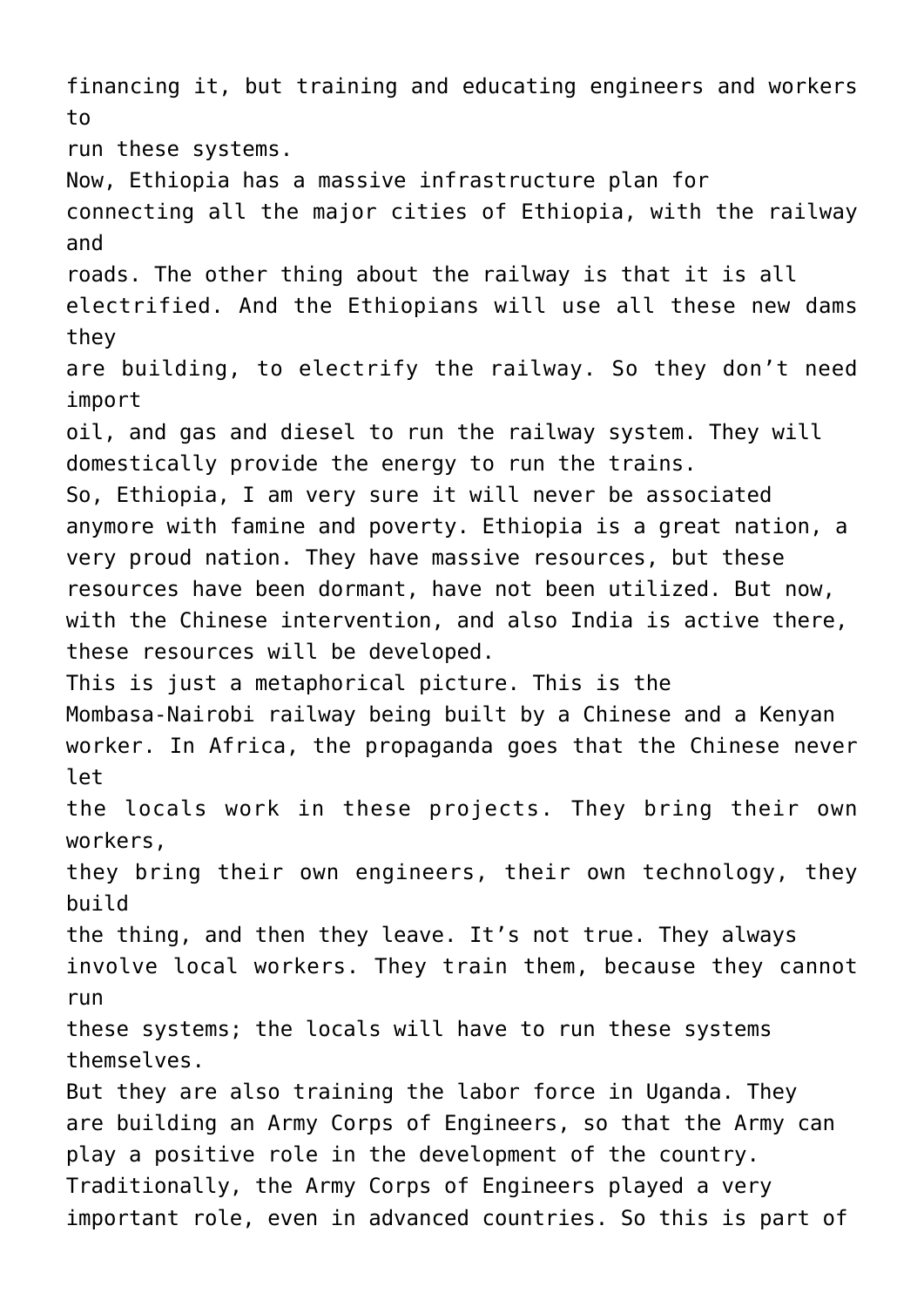the same project. Another important infrastructure project for Africa is Transaqua. Lake Chad is drying up, which is a known fact, and 30 million people are affected, because they live as fishermen, or they have grazing land around the lake in Chad and Nigeria, and Niger. All these countries are affected. There are 30 million people around that region, and there will be massive migration actually from the Lake Chad region. So there is an idea called Transaqua, which was developed by one of our friends, an Italian engineer, to bring 5% of the water from the Congo River, or the tributaries of the Congo River, and build a 2,800 km.-long canal into the Chari River, and then flow downwards into Lake Chad, to refill the lake; but also to have a new economic zone, and build the Mombasa-Lagos highway, which was one of the plans I showed earlier. So you can transform that part of Africa, which in people's minds is a complete jungle, into a new economic zone, but also to bring water to the Lake Chad region. Now, there are some other issues I want to address. One of the big deficits of course in Africa, is the energy consumption. And as I said not everybody has that; the average international level of energy consumption is about 2,800 [kw?] but that's not equal. The only two countries which are exception are South Africa and Libya, before that. So the energy needs in Africa are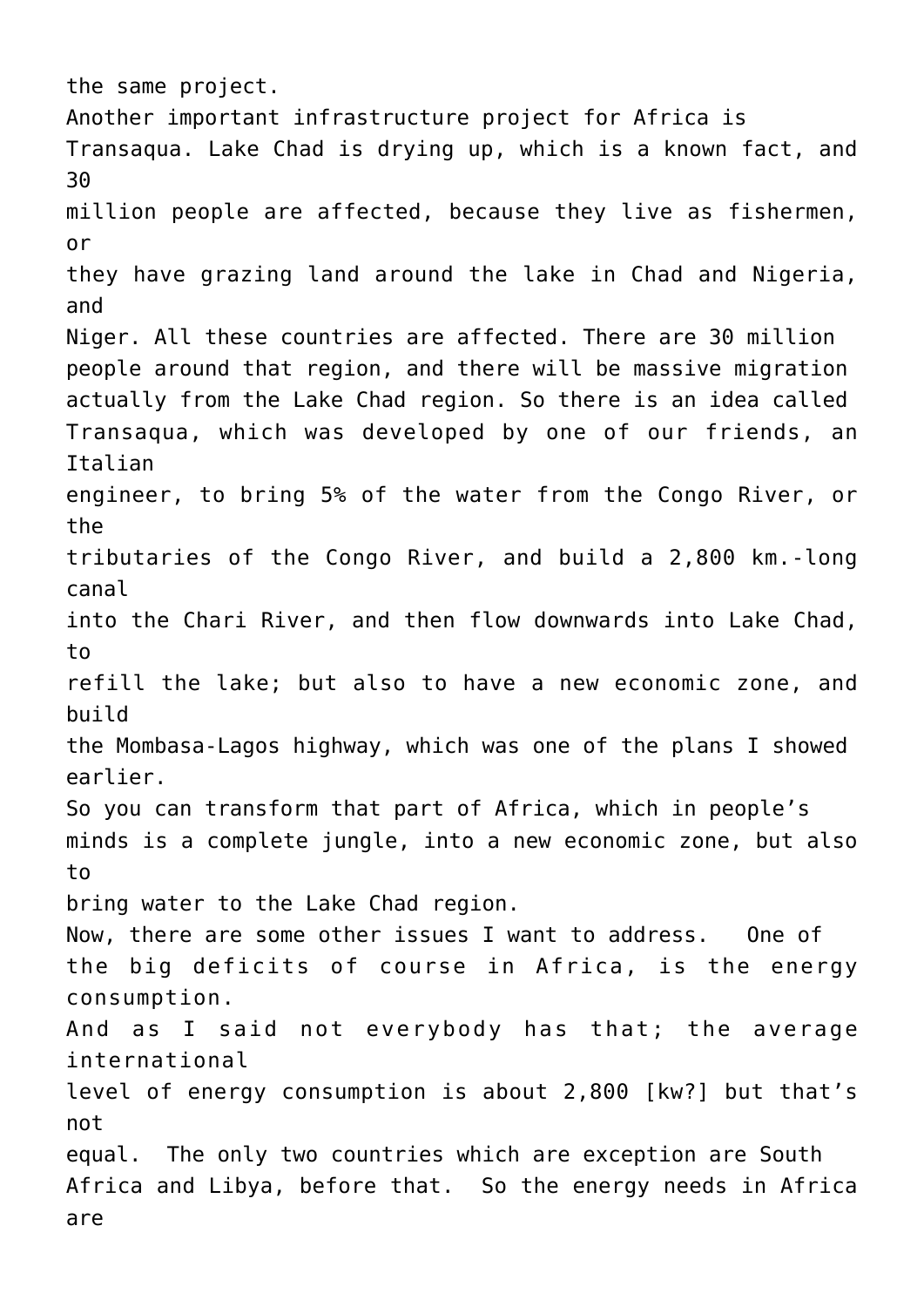{enormous}! I mean Africa has a lot of wealth, but also the hydropower potential which has never been built. But the attitude of the Western countries, like the Obama administration, they have something called "Power Africa Initiative," that certain nations in Africa will get energy provided. But they're not talking about hydropower, they're not talking about nuclear power, they're not talking about coal or gas or so on. They're talking about so-called "renewable" or "sustainable energy." And the International Energy Agency has a criteria for access to energy, which is a modern access to energy is about 100kwhours per year per person. And this diagram shows very ironically, that that amount will be consumed by an American in three days! But they expect Africans to live with that for a whole year! Here's just one more ironical idea: My refrigerator can consume many times as much as an Ethiopian individual. These are the criteria for President Obama's Power Africa plan, that the plan will eventually help these nations come to this line, while the real needs are that big now, and they will be that big in a few years. So, all these ideas to help Africa from the Obama administration, they're not adequate! It's just a complete bluff. It does not help, if you just look at the numbers. And this is also another irony of the Obama administration policy. These are the sources of energy for the American people, the American economy, and these are what the Obama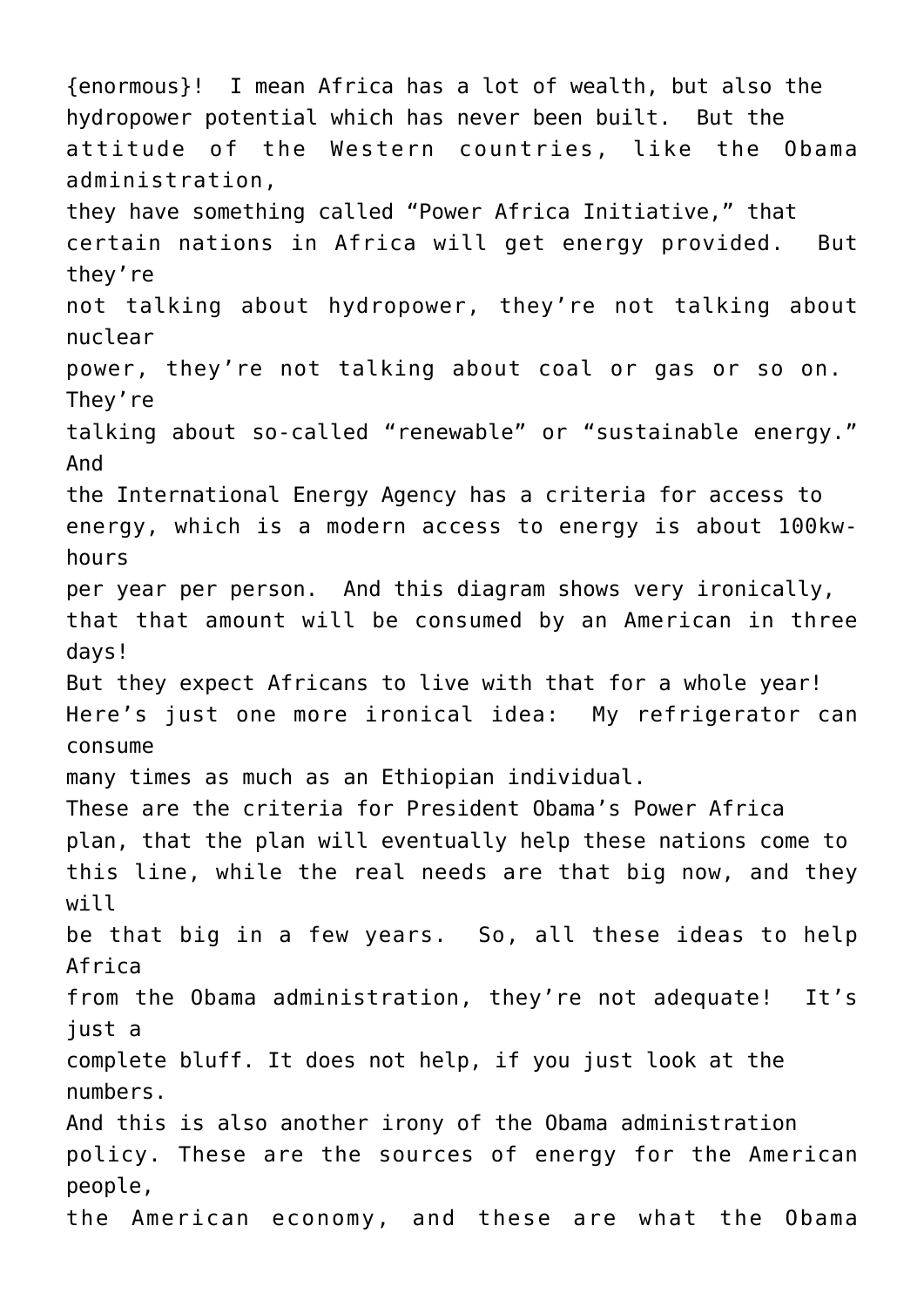administration {doesn't} want you to do. So it's "do as we say, not as we do." So the United States produced 37% of its energy from coal, that's forbidden for Africa; 30% produced by natural gas, that's a very suspicious policy, because there's the carbon problem; 19% nuclear — absolutely no nuclear for Africa; 7% hydropower the United States is very suspicious of hydropower projects, and so on and so on. So what is left is solar, so-called geothermal, and biomass, which the United States produced only 0.1% of its needs. But that's recommended for Africa. [laughter] So anyway, the idea is that if Africa joins the new paradigm shift, African nations, they have exactly, in African families and African individuals, they have exactly the same needs as we have; as we have in Europe or in the United States. There is absolutely no difference. So they're trying to convince the Africans that they should just, maybe, if they're lucky they could get a lightbulb at home, so the kids can read, by having a solar battery. They will not bite! I mean, if you bring electricity to a village, what people will do, is not simply have a lightbulb, if you bring electricity to a village, — and one of our friends made a study in India is that people will start to want to use new devices. They have to have other appliances at home, you need to have a stove, so women don't have to many hours and cut trees and come home and cook with the wood, and suffocate with the smoke. Farmers will have to have tractors. They will need to have workshops which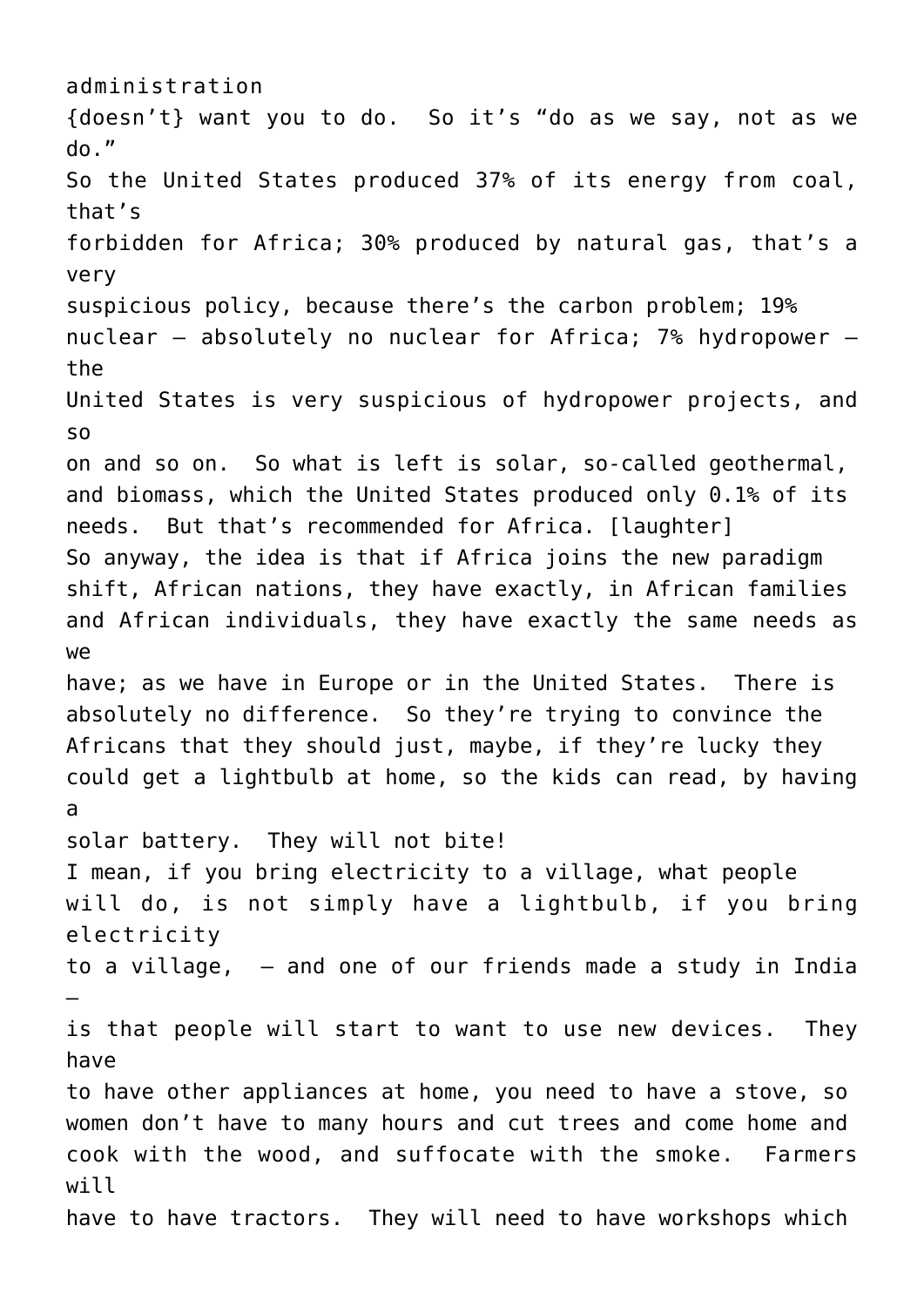use electricity; people will want to have TV sets, computers. They want to build industrial projects. They will need refrigeration which is a big problem in Africa, because most of the food produced in the Sub-Saharan goes wasted because there's no refrigeration. So just to give yourself an illusion that you will provide every African lightbulb, just forget about it! Because the needs of those people are so immense, and they will not give up on their right to have a living standard which is similar to ours. Why shouldn't they have it? And this is what — here, in the ideology in Europe and the United States I know, they should not have this kind of technology, they should not have this kind of development in Africa, because that's not "sustainable." Which is not true. It is sustainable, if you provide the tools and the technology to do that. Actually in Africa, there are more resources than in Japan or in the United States and Europe, to sustain industrial development! So the problem is in the policy. The problem is how they look at Africa, and how they look at the problem of poverty and so on. And that has also to change, exactly as we changed with geopolitics, we have to change our attitude to the problems of Africa, and have really the right methods to solving them, and treating African nations as equal to us, and African families as equal to us, and African individuals as equal to us. Nobody here will give up their living standard, and live in the forest — maybe some people who do, there are some Danes and